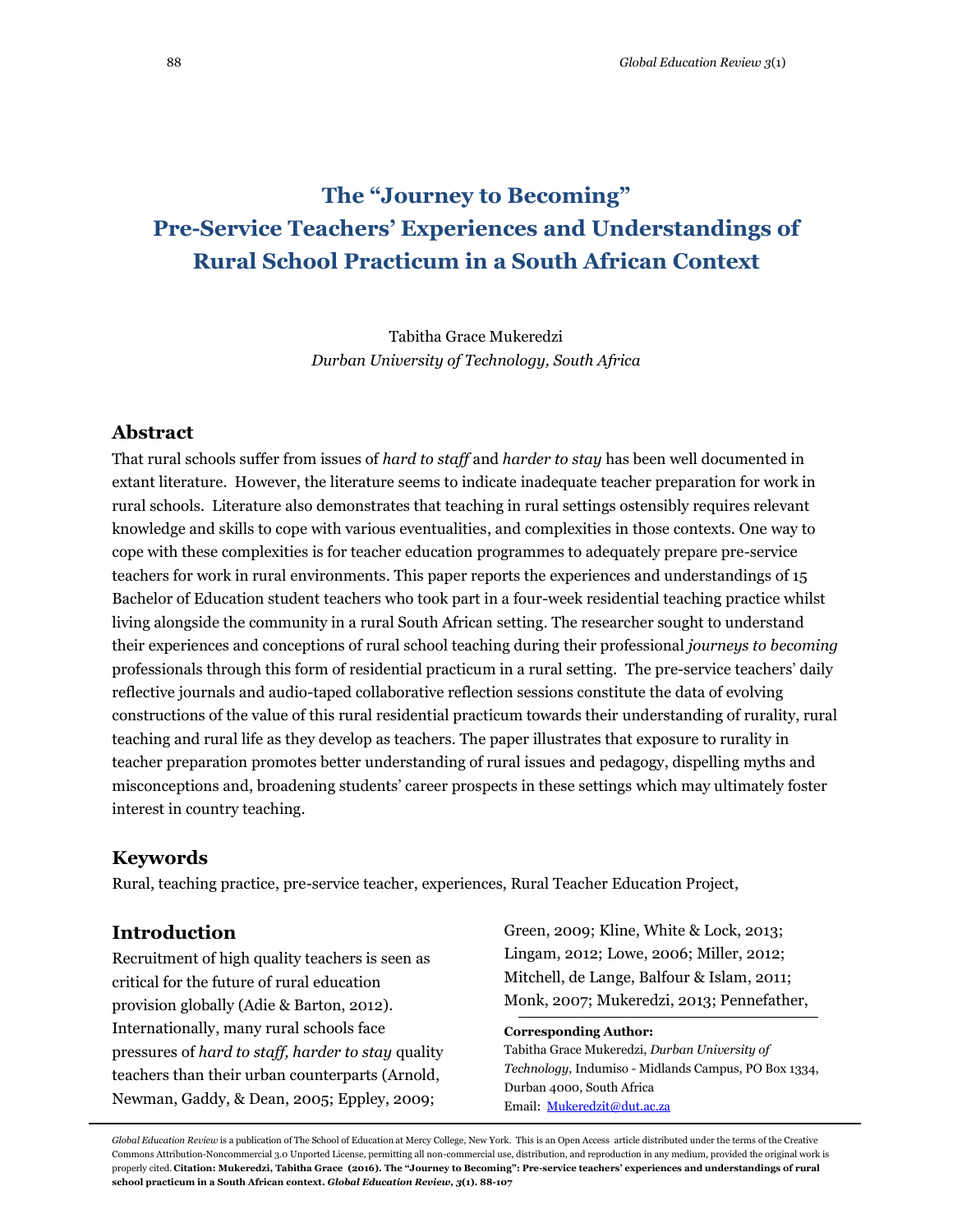2012; White, 2006). This impacts the quality and equity of educational outcomes for rural learners and communities creating a big challenge for many education systems (Arnold et al., 2005; Green, 2009; Lock, 2008; Mitchell et al., 2011; Sharplin, 2002). It however does not appear that preparing more teachers is the solution to this staffing crisis, rather a reorientation of teacher education curricula and a focus on how teachers for rural communities can be more effectively prepared is the key. Extant literature (Adie & Barton, 2012; Islam, 2010; 2011; Mitchell et al., 2011; Moletsane, 2012) confirms that measures to effectively prepare teachers for positions in rural and remote schools need to be addressed by teacher education. Research into rural and remote education (Adie & Barton, 2012; Balfour, 2012; Halsey, 2005; Islam, 2012; Mitchell et al., 2011; Pennefather, 2011) supports this claim, blaming teacher education for not doing enough to equip pre-service teachers with the skills and knowledge required for rural and remote school teaching. The implementation of such strategies and programmes in many teacher education systems has tended to be haphazard and limited (Sharplin, 2009). South Africa is no exception.

Islam (2010), arguing for rural schooluniversity partnerships, points out that teacher development is fundamental to changing South African rural education. Such partnerships would contribute to pre-service and in-service teacher professional development and, promote the *rura*l as attractive and not deficient, inferior, and undesirable (Balfour, 2012; Mitchell et al., 2011; Moletsane, 2012; Pennefather, 2011). In light of *this, teacher education institutions* need to envision alternative ways to generate interest and supports for development of teachers for rural and remote settings. One way to address the crisis is for teacher education programmes to expose pre-service teachers to the realities of living and teaching in rural contexts during teacher preparation. This may help broaden

their career prospects in these settings and ultimately develop interest in country teaching.

This paper reports on experiences and understandings of a cohort of 15 Bachelor of Education pre-service teachers, generated within a specific rural school-university partnership initiative adopted in a teaching practice (TP) design striving to address teacher preparation for rurality as its rationale. The model was designed to prepare cohorts of between 14 and 20 student teachers annually, to work alongside practicing teachers in rural schools, and to promote better understanding of rural issues and pedagogy (Islam, 2010), ultimately fostering interest in rural school teaching. The rural school-university partnership initiative entitled the Rural Teacher Education Project (RTEP) set out to examine alternative TP models of placement to service the specific educational and learning needs of rural schools (Balfour, 2012). Contrary to traditional practices where single individuals are attached to a school during practicum, these pre-service teachers were placed at one school, shared residential facilities alongside the school and lived in a community of both teacher educators and fellow students.

The aim of this paper is to explore their experiences and understandings during their *journeys to becoming* (Feiman-Nemser & Buchmann, 1989) during TP within a large cohort in a rural school. It addresses two questions: How do pre-service teachers experience rural school TP? How do they understand these experiences as they become teaching professionals? This research is distinctive as it involves a group of pre-service teachers experiencing TP in one rural school and living alongside a rural community, in a commune of peers and teacher educators. The communal living arrangements and the structured opportunities for personal and collaborative reflections were intended enhance students' learning, reflection and reflexion on their experiences and conceptions within the context of their rural practicum. Reflection here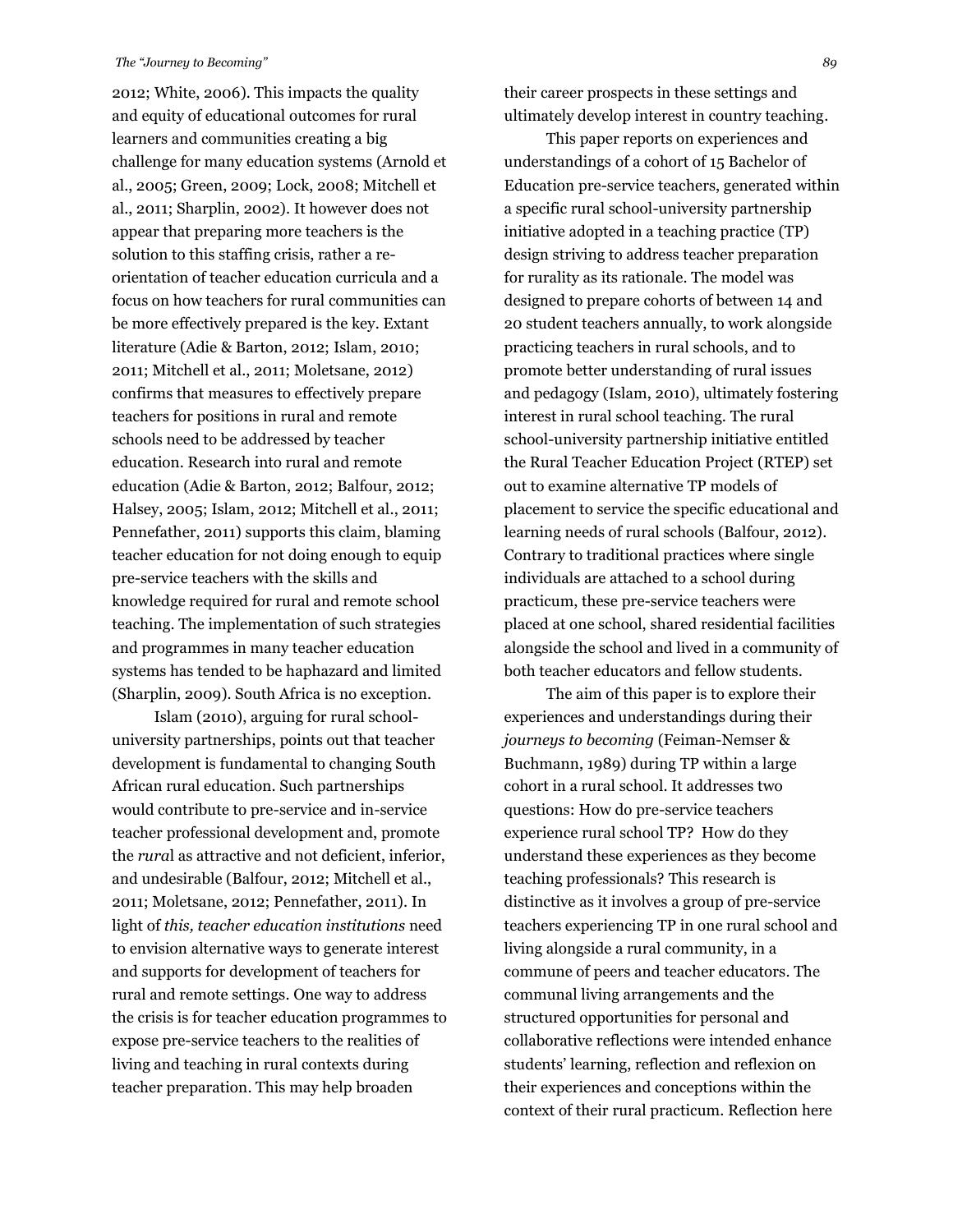implies standing "outside" and analysing one's experiences, while reflexion represents looking "inward" inside oneself during the analysis.

## **The Rural Teacher Education Project (RTEP)**

The RTEP was a rural school–university partnership initiative of the Faculty of Education in conjunction with rural schools in the Northern Districts of KwaZulu-Natal Province of South Africa. KwaZulu-Natal is the second largest province of South Africa both in terms of population (10.27 million after Gauteng 12.27 million) and land area. It comprises large rural areas and, large parts of previous *homeland* areas across the province (Punt, 2008). "*Homelands"* are deep rural areas in which native Black South Africans were forced to live by the Apartheid Government (Wedekind, 2005).

One of the few such partnership projects in South Africa, the RTEP was first piloted in 2007, since then has annually taken cohorts of students to experience rurality in these districts. This paper explores the 2012 cohort. While teacher education programmes in this institution did not discriminate against rural school TP placement, it was not a requirement that pre-service teachers be placed in such schools, but they were expected to experience practicum in both resourced and underresourced contexts (Mukeredzi & Mandrona, 2013). Consequently, student teachers sought placements in urban schools where transportation and accommodation were easily accessible. The RTEP was born partly to counter this urban bias, trying to re-orientate teacher education in the university's education faculty to rural schools as vital sites for pre-service teacher learning thereby cultivating interest in rural teaching.

The project combined research and teacher preparation approaches to explore ways of making teaching/learning significant and,

professionally developmental by placing groups of pre-service teachers to work in rural school settings with practicing teachers (Islam et al. 2011). The project goal was to make teacher educators and pre-service teachers aware of the challenging but stimulating or exciting possibilities of rural education, and to prepare teachers for rural school teaching, generating knowledge through mentorship, classroom practice and reflection on teaching experiences and the rural context (Mitchell et al., 2011). In conceptualizing this partnership project Balfour, Mitchell, and Moletsane (2008) theorized that understanding the subjective perceptions of South African rural youth could be helpful to teachers.

Islam (2011) noted that partnerships can contribute to teacher preparation, particularly for rural schools, as they can provide an entry point for supporting teachers, learners and communities, and be a development path for young people who choose teaching as a career particularly in rural contexts. Such contextbased rural school–university partnerships can be solutions for making teacher education more responsive to rural school educational needs (Islam, 2011, Pennefather, 2011). Moreover, collaborations could also shape perceptions and attitudes towards rurality and professional development of new teachers.

The cohorts of pre-service teachers had an opportunity to experience rurality within the context of their residential TP in rural schools through this partnership. Specifically the RTEP goals were to enable trainees to: first, to experience teaching and learning in a rural school living working with experienced teachers and community members; second, to understand the realities of life and work in rural contexts by living alongside the community; third, to contribute to educational development in a rural school; fourth, to gain first-hand opportunities to observe and talk to rural based teachers about rural life and teaching practices; and fifth, to establish and build networks with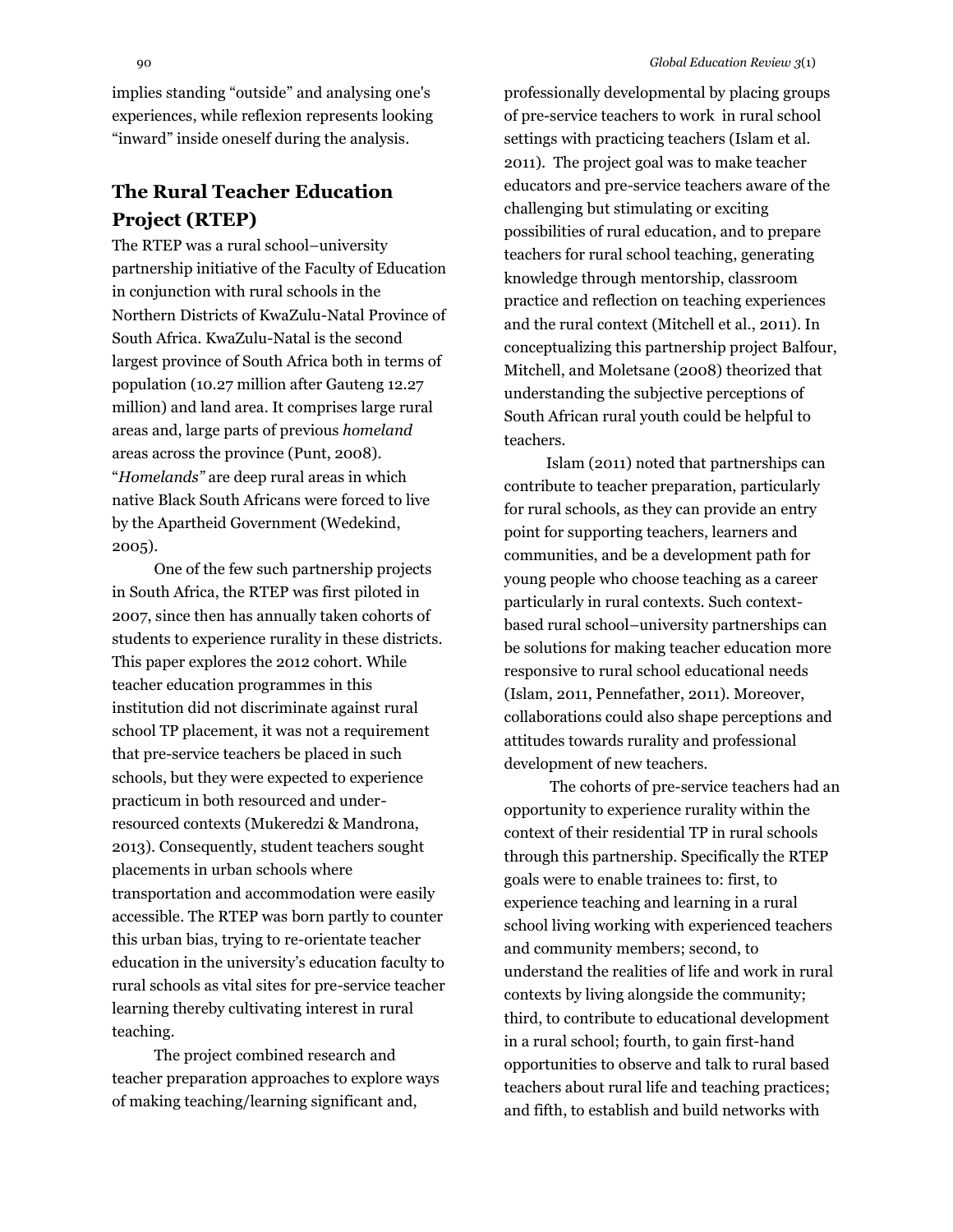teachers within their specific subject specializations in rural schools; and sixth, to offer pre-service teachers from the city an introduction to rural schools (RTEP Recruitment Brochure, 2012).

The South African Education system categorizes learning stages into phases. Foundation Phase refers to Grades R to 3, Intermediate Phase Grades 4 to 6, Senior Phase Grades 7 to 9 and, Further Education Training (FET) Phase Grades 10 to 12.The RTEP was widely publicized in the School of Education and pre-service teachers formally applied. To be selected, they had to: express enthusiasm for teaching in rural schools; be in second, third or fourth year of study; be in Senior Phase or Further Education and Training. Additionally the had to specialise in one or two of these subjects: technology, management studies, English, computer studies, mathematics and science.. Pre-service teachers specializing in Foundation Phase teaching and able to speak a little isiZulu were also considered. IsiZulu is the local home language and the language of learning and teaching at Foundation Phase level in this District and most rural districts in KwaZulu-Natal province.

For efficient in-field coordination, the project team required on-site leadership, thus, at least two advisors were appointed, one with a PhD in Teacher education. That is how I joined the RTEP in 2011. At the time I was a resident post-doctorate with a PhD in Teacher Education and originally from Zimbabwe. In the advisor capacity I saw myself as both *insider* and *outsider* regarding my interactions with the different groups within RTEP. These identities were flexible depending on the activities or the day. Many times though, it felt like I was *in between*, I was not a South African national and, I came as an add-on to the research activities five years after the RTEP had been running.

Advisors and student teachers were accommodated at a guesthouse close to the school. They helped drive students to and from school every day and remained at the school to provide on-spot guidance and support. The RTEP leaders created this form of residential arrangement to promote a sense of professional community among students and teacher educators while professionalizing the experience through individual and collaborative reflections and academic mentorship (Mitchell et al., 2011). Every evening on school days, I led students through debriefing and reflection sessions. Although I was an authority figure in this sense, many times I felt vulnerable. I had to understand the operations of a school which was transitioning from private to public school governance before assisting the pre-service teachers to navigate that rural setting. Again, I was dealing with students of multiple races, experiences, cultures and backgrounds (See Appendix). The situation was further compounded by the fact that I neither understood nor spoke the local language, isiZulu.

#### **The Rural Context in South Africa**

The concept of rurality remains complex and difficult to define. Hlalele (2012) pointed out that defining rural evades those who try to understand it because of its ambiguity and the fallible comparison with urban settings. Generally all rural areas are confronted with social ills like disease, poverty, low literacy levels, low learner achievement, inadequate facilities and services, unfavourable policies and, low self-esteem of those who live and work there due to conceptions that living or working in rural settings is low-grade (Johnson & Strange, 2009; Myende & Chikoko, 2014; Pennefather, 2011 ). Balfour et al. (2011) add that rurality is concerned with space, isolation, community, poverty, disease, neglect, backwardness, marginalization, depopulation, conservatism, racism, resettlement, corruption, entropy and exclusion. These challenges lead to associating rurality with deficiencies and disadvantage (Balfour et al., 2011; Moletsane, 2012).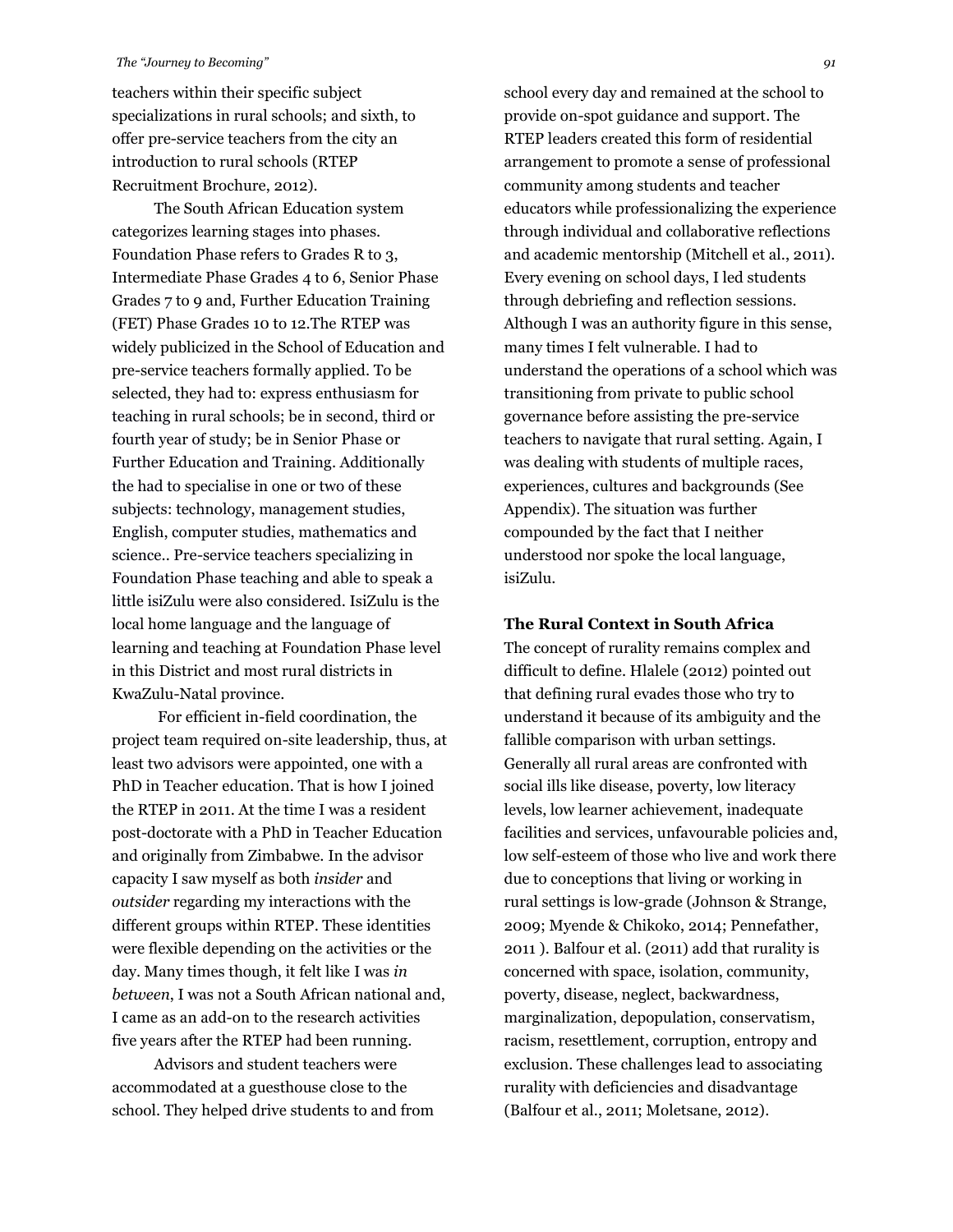*Rurality* in this study is understood as synonymous with remote. The term *remote area* refers to an underclass model describing a notion of rurality in social development (Chikoko, 2011). Consequently rurality signifies social disadvantage on the people under discussion. Chikoko adds that people in such settings are usually socially excluded, fully or in part from active participation in national mainstream socio-political activities. In South Africa, other features of rurality include low literacy levels among adults and low quality education in schools.

Defining rural, Wedekind (2005) explains that during the South African apartheid, the Land Act Group Areas' Act of 1953 and Separate Development Act policies forced native Black South Africans to live in deep rural or *homeland* areas. The former *homelands* are characterized by poor infrastructure, services/facilities and, either considerably dense homesteads or villagestyle settlements. Today the poorest and least developed South African rural communities are located in the former *homelands* of Eastern Cape, Limpopo and KwaZulu-Natal provinces where conditions of poverty and underdevelopment are depicted by the poor education quality available there (Gardiner, 2008). Thus, most South African rural schools are deficient in learning and infrastructural resources, basic services and facilities. Having been disregarded as sites for development for a long time, South African rural schools and communities compete with urban areas for resources (Teacher Development Summit, 2009). Lacking in resources, infrastructure and human capital, rural areas have in some instances deteriorated to such an extent that they are not seen as an attractive choice for a teaching career or for living (Mitchell et al., 2011). A thriving economy, adequate health facilities, and quality education are often nonexistent, contributing to poverty, illness, and lower literacy levels. Hugo, Jack, Wedekind and Wilson (2010) discovered that schools were

without toilets on site and more than 50 learners used one toilet, there was no source of electricity or water source near or on site, making schools rely on borehole or rainwater harvesting.

The South African government through the many policy initiatives and the establishment of the Rural Education Directorate currently acknowledges rural education as priority (Michell, et al., 2011). However, Moletsane (2012) lamented that rural education still remains plagued by substantial challenges. Mukeredzi and Mandrona (2013) attributed this to issues around implementation and links between rural realities and government response which remain unresolved. This is notwithstanding that many school-age children reside in rural settings. The World Bank (2013) reported that approximately 40% of the South African population is located in nonurban areas, and in KwaZulu-Natal province approximately 54% of the population of resides in rural areas (Statistics South Africa, 2011). Gardiner (2008) added that KwaZulu-Natal has about 3 000 rural schools accommodating over 1 000 000 learners. This suggests that providing quality education to rural areas contributes to developing a democratic society (Mukeredzi & Mandrona, 2013).

There is strong international cognizance that institutions and schools involved in teacher education should develop strong partnerships for more effective pre-service teacher training and support for rural school teaching appointments (Haugalokken & Ramberg, 2007; Multi-Site Teacher Education Research Project, 2003). Teacher education should form partnerships with learning sites, engaging in collaborative reflective practices, continuously examining and challenging existing practices and theories to generate new philosophies consistent with contemporary South Africa (Samuel, 1998) and the call for teacher preparation for rural contexts. Such partnerships could help make teacher education more responsive to rural school contexts while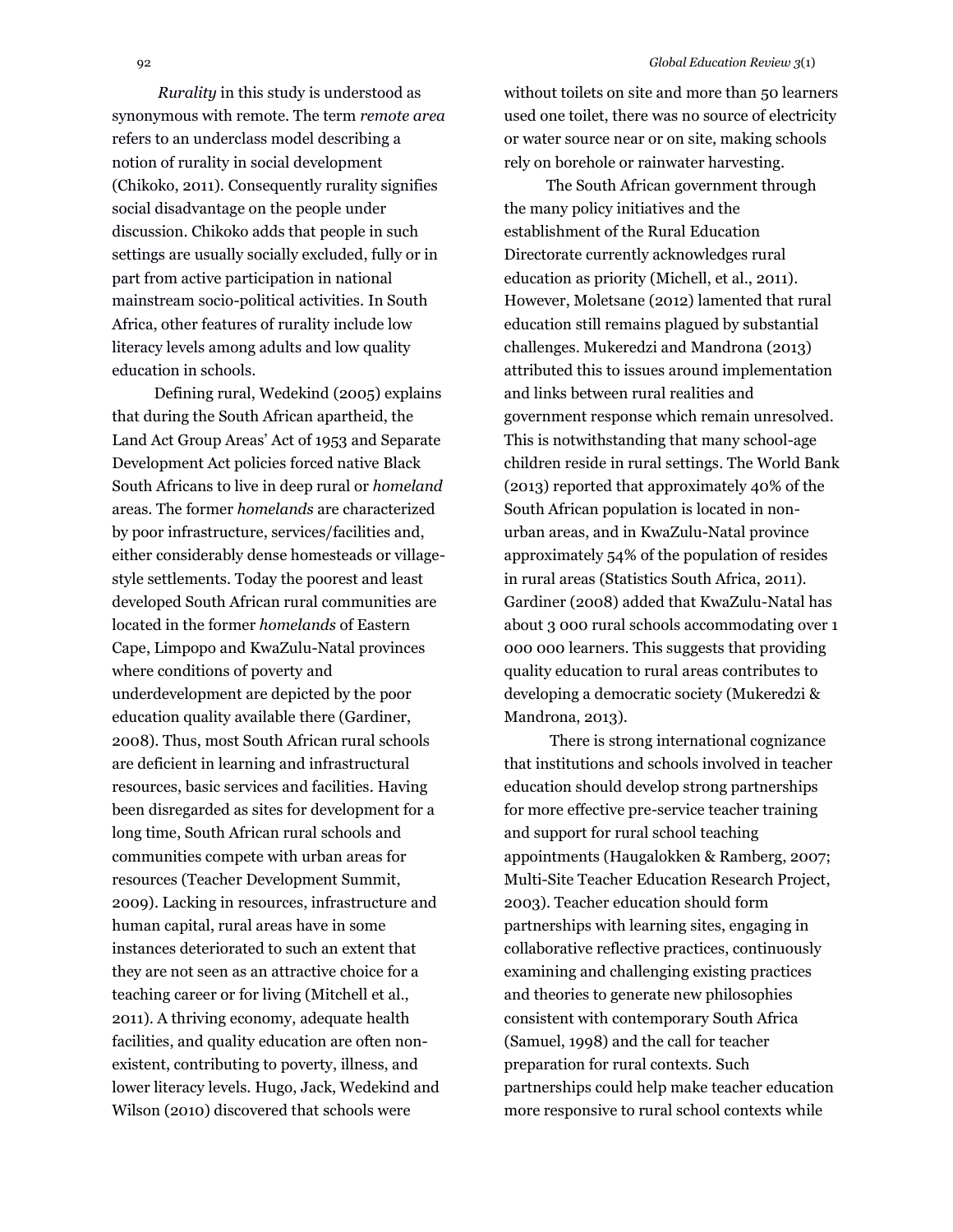shaping perceptions and professional growth of a new crop of teachers (Islam, 2010). RTEP assumed that the cohort model of TP could be an effective way of fostering partnerships and the development of teachers for rural teaching. Haugalokken and Ramberg (2007) distinguished between two partnership models: where cooperation is controlled by the teacher education institution; and a cooperative model where there is equal partnership between schools and the teacher education institutions. The latter, is the type of model the RTEP wanted to establish.

## **The Research Site**

In 2012, the RTEP was taken to Masiwa (pseudonym) Combined School approximately 150 km north of Durban, for the first time. A combined school is a school that combines primary and secondary sectors under one principal, with two deputy principals as operational leaders. This school presented a perfect choice due to its combined structure which enabled placing the entire cohort under one roof. The school was centrally located within rural village settlements and had a total enrolment of approximately 1450 learners, 850 in primary and 600 in the secondary sector. Due its location; at the centre of many densely populated villages and, with no other school nearby, Masiwa inevitably serviced a large enrolment as it drew its students from multiple villages. All the RTEP pre-service teachers were placed at this school for their practicum. The school exhibited a particular appeal/charm, ethos and culture: good discipline, cleanliness and orderliness, neatly dressed and respectful learners, a calm and business-like approach to teaching/learning. These qualities were not extraordinary given the catholic governance under which the school had been, often linked to autocratic leadership practices.

The principal lamented under-resourcing noticeable in large classes; Grades 8–10 with 70–80 learners. Office space was in short supply, consequently the RTEP team was accommodated in the school library. Although this arrangement was ideal for student consultation and support, it somewhat created distinct communities: one for students and the other for school staff. Again a joint staffroom would provide students another way of ascertaining *how things worked* within the rural school community, as it was in such situations that they would most ably gain insight into the rituals, routines and jargon of the rural school and, would learn both from listening and speaking as legitimate members of the school.

Each student was attached to at least two mentors. Mentors were expected to offer preservice teachers moral, social and professional support through demonstration lessons, and lesson observations and feedback to enhance their development. Other school staff would support their learning and integration into the rural school life. Mentor selection was done by the school and, student-mentor partnering was based on subject specialisation.

## **Method**

A qualitative research design was adopted for exploring experiences and understandings of rural school TP for a cohort of 15 purposively selected B.Ed. pre-service teachers. Ten were female and five were male. Their biographical data shows diversity in teaching phase, specialization, year of study, race, age and gender. There was one White, three Indian and 10 Black students (Table 1). This diversity was valuable for additional tiers of support. Their mean age was 23.4 and the actual ages ranged from 19 to 40 years.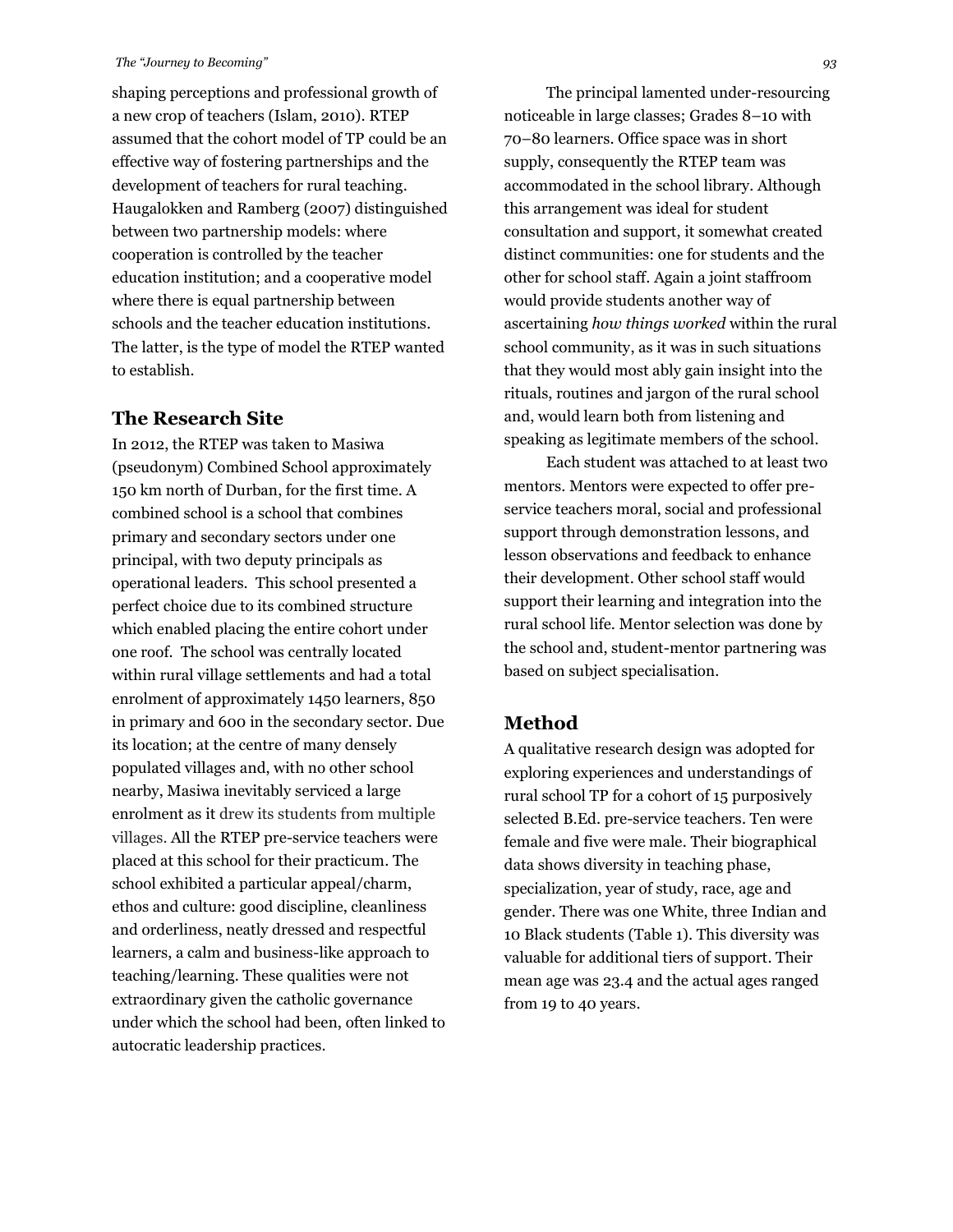| ını |  |
|-----|--|

| ST(udent)      | Race         | Age | Gender       | <b>Phase</b> | <b>Level</b>   | Specialisation               |
|----------------|--------------|-----|--------------|--------------|----------------|------------------------------|
| 1              | <b>Black</b> | 24  | М            | <b>FET</b>   | $\overline{4}$ | Accounting, Bus Management   |
| $\overline{2}$ | <b>Black</b> | 40  | $\mathbf M$  | <b>FET</b>   | 4              | English, IsiZulu             |
| 3              | <b>Black</b> | 20  | F            | <b>FET</b>   | $\overline{2}$ | English, Arts/drama          |
| 4              | Black        | 32  | $\mathbf F$  | <b>FET</b>   | 4              | Accounting, English          |
| 5              | <b>Black</b> | 21  | $\mathbf F$  | <b>FET</b>   | 4              | English                      |
| 6              | Indian       | 20  | F            | <b>FET</b>   | $\overline{4}$ | Maths, Biology               |
| 7              | Indian       | 21  | $\mathbf{F}$ | <b>FET</b>   | 3              | Biology, History             |
| 8              | <b>Black</b> | 20  | F            | F/Phase      | $\overline{2}$ | All F/Phase subjects         |
| 9              | <b>Black</b> | 21  | F            | <b>FET</b>   | 3              | Biology, Nat Science         |
| 10             | <b>Black</b> | 32  | $\mathbf F$  | F/Phase      | 4              | All F/Phase subjects         |
| 11             | <b>Black</b> | 21  | $\mathbf M$  | <b>FET</b>   | 3              | Mathematics, IsiZulu         |
| 12             | <b>Black</b> | 20  | М            | <b>FET</b>   | 4              | Physics, Mathematics         |
| 13             | Indian       | 20  | $\mathbf M$  | <b>FET</b>   | 3              | Computer Science, Accounting |
| 14             | White        | 19  | F            | <b>FET</b>   | $\overline{2}$ | Biology, Sports Science      |
| 15             | White        | 20  | $\mathbf F$  | <b>FET</b>   | $\overline{2}$ | Geography, Sports Science    |

#### *Participants' biographical data*

Table 1

#### **Preparation for TP**

Although pre-service teachers were prepared for professional practice in their undergraduate programmes, the RTEP mount additional, oneday workshops for students and school-based mentors separately before commencing the fourweek TP. These workshops were intended to build positive, supportive relationships with the school and expose both mentors and students to the university expectations of mentoring support during practicum. The school principal and two school-based mentors attended the students' workshop to discuss the school's expectations of pre-service teachers during TP and to enlighten them on some of the contextual issues around rural school teaching. However, in retrospect, these one-day mentoring workshops tended to be insufficient for translation into effective mentoring practice.

At the conclusion of the students' workshop, I requested the pre-service teachers to document their reflections on the workshop including their views and understandings of rural school TP responding to guiding questions below. Before using these questions, I asked one of the RTEP leaders for comments and, then piloted them with five students. In each case modifications were made. Again, before and after using the questions for the first time with students, I discussed them in great depth to obtain their perspective. All these efforts were intended to enhance rigor.

- How did it go?
- What did you experience? How did you feel? (satisfied, bored)
- Why did things happen that way?
- What does all this mean to you personally and professionally?
- What could have been done differently?
- What are your understandings/views about TP in a rural school?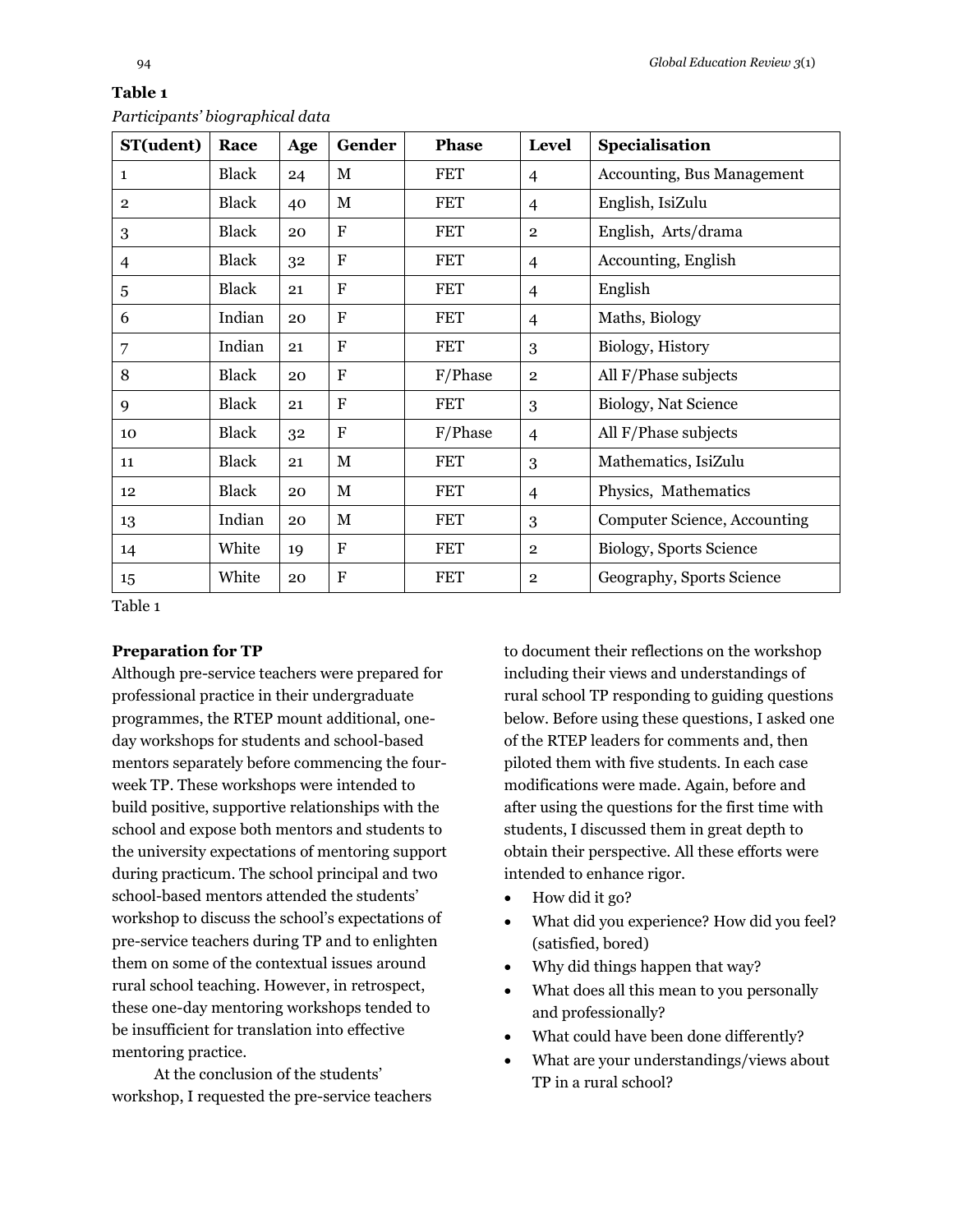These questions provided a framework for students' individual and collaborative reflections.

#### **Data Generation and Data Sources**

Throughout TP, pre-service teachers were required to engage in daily journaling of their thoughts, observations and experiences, and would draw on these recordings during collaborative reflection sessions. The collaborative conversations were held between 16h30 and 19h00 on each school day and all were audio-recorded. Students would reflect more broadly on teaching/learning in the rural classroom and on rurality itself, sharing their experiences and views about rurality, their teaching activities, describing, cross-examining, and interrogating them. Such engagements would promote their ability to articulate and justify what they were doing; evaluate their lessons, approaches and language, successes and failures, their own learning therefrom, and what they would do differently. Engaging in rural school teaching exposed pre-service teachers to the challenge-filled reality of the South African education context and, through continuous reflection on classroom and contextual activities, attitudes, and experiences, pre-service teachers built a deeper understanding of what it meant to be a teacher in a rural setting (Mitchell, et al., 2011). In retrospect, compelling students to articulate and reflect on their classroom experiences may be viewed as a way of getting them to conform to the RTEP requirements which approach could be regarded as producing some form of *contrived collegiality* (Hughes, 2012) to comply with the normative expectations of classroom reflection and action and/or project participation requirements.

The data for this paper was drawn from students' reflective journals and transcripts of the audio-recorded collaborative reflection sessions. The prolonged engagement in fieldwork, the steps taken in the research

procedures to ensure the perspectives of these participants were authentically gathered, accurately interpreted and represented in the findings through verbatim quotations giving them their own voice, enhanced rigor. Again, while participants were aware that they were being video-recorded during collaborative reflection sessions, the recorder was employed discretely with their knowledge. Further, the thick descriptions provided and data triangulation also helped to enhance rigor. The notion of thick description derives from the tradition of interpretive ethnography in anthropology, and involves "deep, dense, detailed accounts" of a phenomenon of inquiry with particular consideration of the context(s) in which it occurs. The purpose of thick description is that it creates verisimilitude, statements that produce for the readers the feelings that they have experienced, or could experience, the events being described in a study. Thus credibility is established through the lens of readers who read a narrative account, and are transported into a setting or situation (Lietz & Zayas, 2010).

#### **Data Analysis**

Data were analysed through content analysis. Content analysis involved carefully and systematically examining and interpreting particular texts to identify patterns, themes, biases, and meanings (Plunkett & Dyson, 2011). I read transcriptions several times and listened to audio tapes over and over to determine themes, while comparing and contrasting them. I then repeated the process with all transcripts, re-examining the data and selecting quotes that represented each theme while ensuring fitness and representation across specialization, gender and race. The quotes would reveal and confirm participants' accounts of their experiences and interpretations of their views about TP and working in a rural school.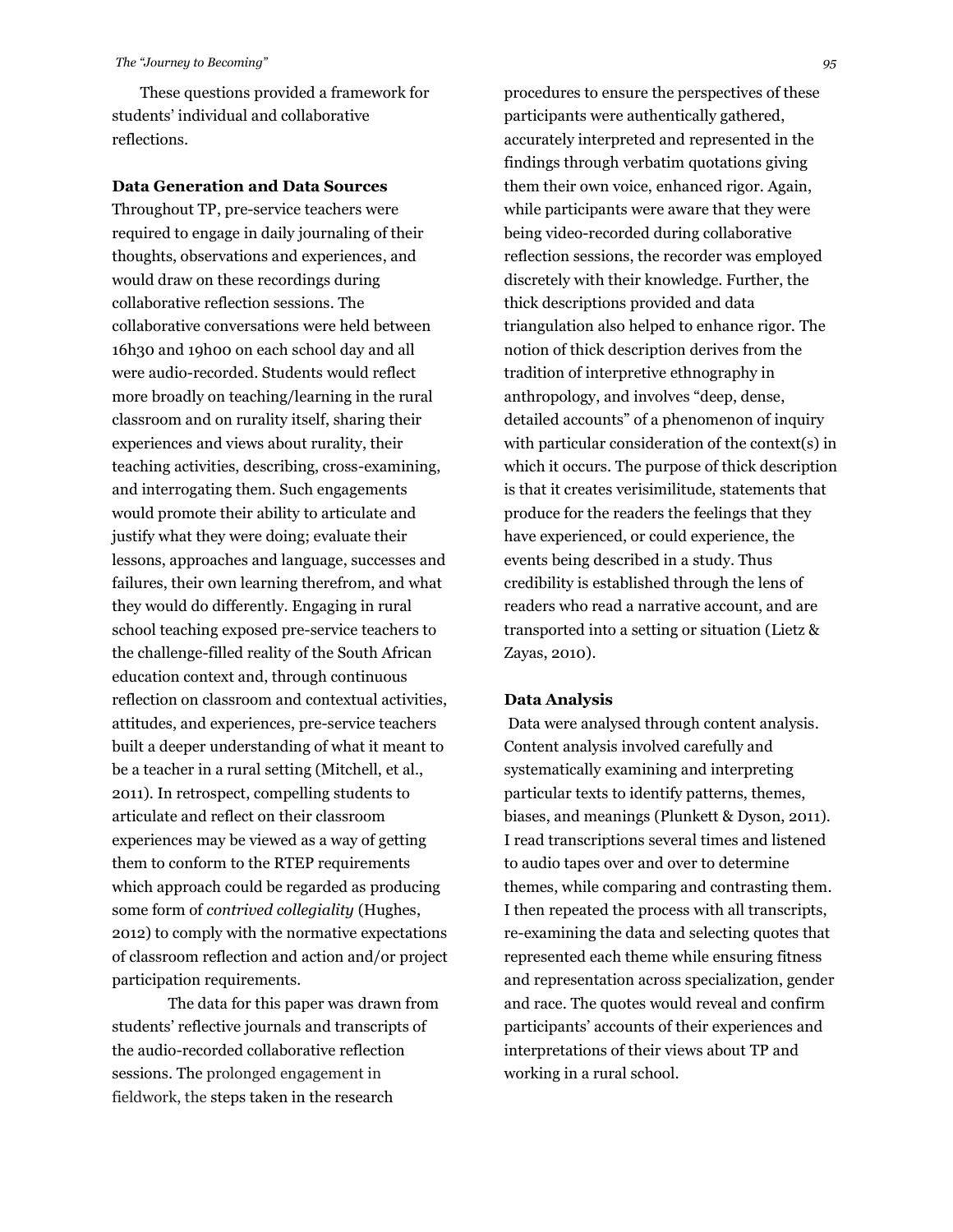Data analysis was also informed by Mauthner and Doucet (2003) who suggested that the "interplay between our multiple social locations and how these intersect with the particularities of our own personal biographies need to be considered at analysis stage" (p. 419). Students often deeply expressed analytical and fundamental experiences, but these recordings and collaborative reflection reports, remained mediated and obligatory objects. Hence, may not genuinely epitomize students' experiences as these activities were built into the RTEP design requirements. Again, the presence of teacher educators and peers may have mediated the quality and kinds of issues reflected on. However, the engaging and immersive analytical approach that I adopted to understand students' accounts, and the synthesis of the often implicit tensions within a TP environment, augmented the analysis and provided another way of enhancing rigor.

## **Findings**

The aim of this paper was to explore a cohort of students' experiences and understandings of practicum in a rural context through two questions: What are the pre-service teachers' experiences of rural TP? How do they understand those experiences? In presenting findings, participants are identified by Codes (e.g., ST1).

#### **Fears and Worries About Rural School TP**

Pre-service teachers' views about TP in a rural school at the end of the preparatory workshop generally indicated vague expectations of what teaching, working and living in a rural school looked like. Three students acknowledged a lack of understanding of rurality and rural teaching highlighting only blurred views from media and word of mouth from peers. Others had some idealized picture of TP in a rural school like "welcoming teachers", "helpful staff and students, my university peers being empathetic,

friendly and caring," "a friendly residence," "I don't think I will be lonely". Others expressed concerns such as, "very demanding mentors," "unsupportive mentors," "teaching practice in a rural school is scary," "I may have difficulties when I am far away from home," "some dirty environment, with paper and clatter."

Others who believed that distance from the city would limit access to resources indicated by such comments "I am worried about resources, rural schools are poor in resources and technology – it's difficult to teach with few resources," "it will be hard without adequate resources, teaching is poor without them." The predominantly urban dwellers were concerned about understanding students from different economic, social, cultural and linguistic backgrounds. They envisioned "difficulties communicating with students in English," "students who do not understand English," "some unfriendly students," "poorly disciplined and hard to manage students," "difficulties motivating and controlling students." "where anything goes, nobody really cares."

Most of these concerns were erased after interacting with and experiencing the rural context.

#### **Connecting With the Rural Context**

Pre-service teachers were surprised by how much learners understood and spoke in English, the official language of teaching and learning in the school.

ST6: I am surprised that these learners understand and speak English.

The following comments imply notions of viewing rural learners from a discourse of deficit. Discourse of deficit broadly refers to erroneous beliefs that rural students are deficient or lacking in many respects including speaking English. This general overbearing discourse of insufficiency perceives rural school teaching as inferior and undesirable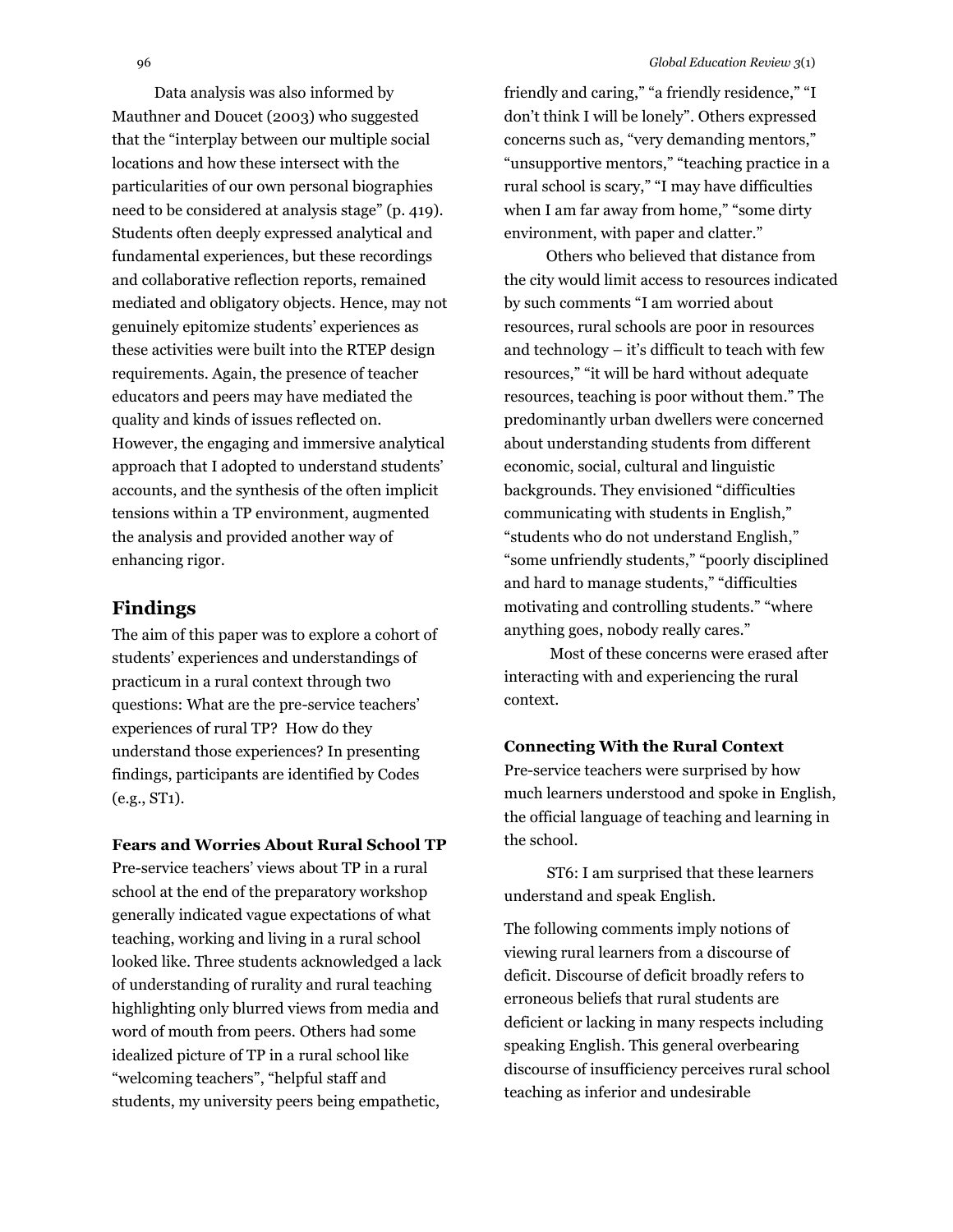(Pennefather, 2011). This realization of learners' linguistic ability probably impacted positively on their conceptions and, attitudes towards rurality and rural learners. Others commented on the environment:

> My first impression – this school structure and environment are well kept, no litter that you can see anywhere, all windows intact, children well behaved and in clean uniforms, all wear shoes. (ST1)

TP here is the most important way of making you know about teaching and learning in a rural school because you experience it ... you see it for yourself. (ST7)

Nobody can tell me about a rural school because I now know it. (ST16)

These experiences offered the pre-service teachers, particularly from urban and township backgrounds, a hands-on introduction to rurality and first-hand opportunities to observe and talk to rural-based teachers and learners about rural life, learning and rural teaching practices. Comments also suggested an appreciation of the rural experience.

Pre-service teachers generally expressed satisfaction with the way things were organised in the school and how they were received. Some comments made were: "the welcome by the principal made us feel wanted in this school" (ST12) and "the way individual mentors welcomed and introduced us to various classes and, held meetings with us, made the excitement to teach here even more" (ST5) "everybody is warm, welcoming" (ST13). Pre-service teachers in the 3rd and 4th year of study commented that the overall welcome by the school was a factor that gave them confidence as they indicated that they had not experienced that in their previous practicums.

However, two students met with their mentors but had unfruitful meetings: "I was introduced to my mentors, but as a first day of term, they requested that we meet the following day because things are a little chaotic" (ST11). Another three were frustrated by not meeting with their mentors. ST8 in the evening session complained:

> I did not meet my mentors. It's annoying, I don't know who they are. It made me feel like a stranger and, unwelcome which makes me nervous. … the principal and Head of Department didn't know where they are.

Making students feel welcome to the school on the first day is critical for placing them in good stead particularly in unfamiliar rural contexts (Sharplin, 2002). Sentiments also suggested some unpreparedness on the part of the school. Dates had been communicated in advance and a reminder sent to the school a week before our arrival. While this was an official school day, where all staff were expected to attend, it was not clear whether management was aware of some of the teachers' absences. Looking back however, getting students to commence TP on the first day of term may not be such a good idea.

Generally, pre-service teachers commented positively about being viewed as colleagues, for example ST3 recorded:

> You feel good being treated as professionals, as members of staff, able both to learn from them and also to contribute the expertise that you have.

Negative emotional experiences usually exist when there is a distance between individuals, for instance where pre-service teachers feel a sense of loss or are devalued. Preservice teachers' comments revealed that they were valued. Their situated identity (Putman & Borko, 2000) also emanated from performing some out-of-class roles. ST9 commented: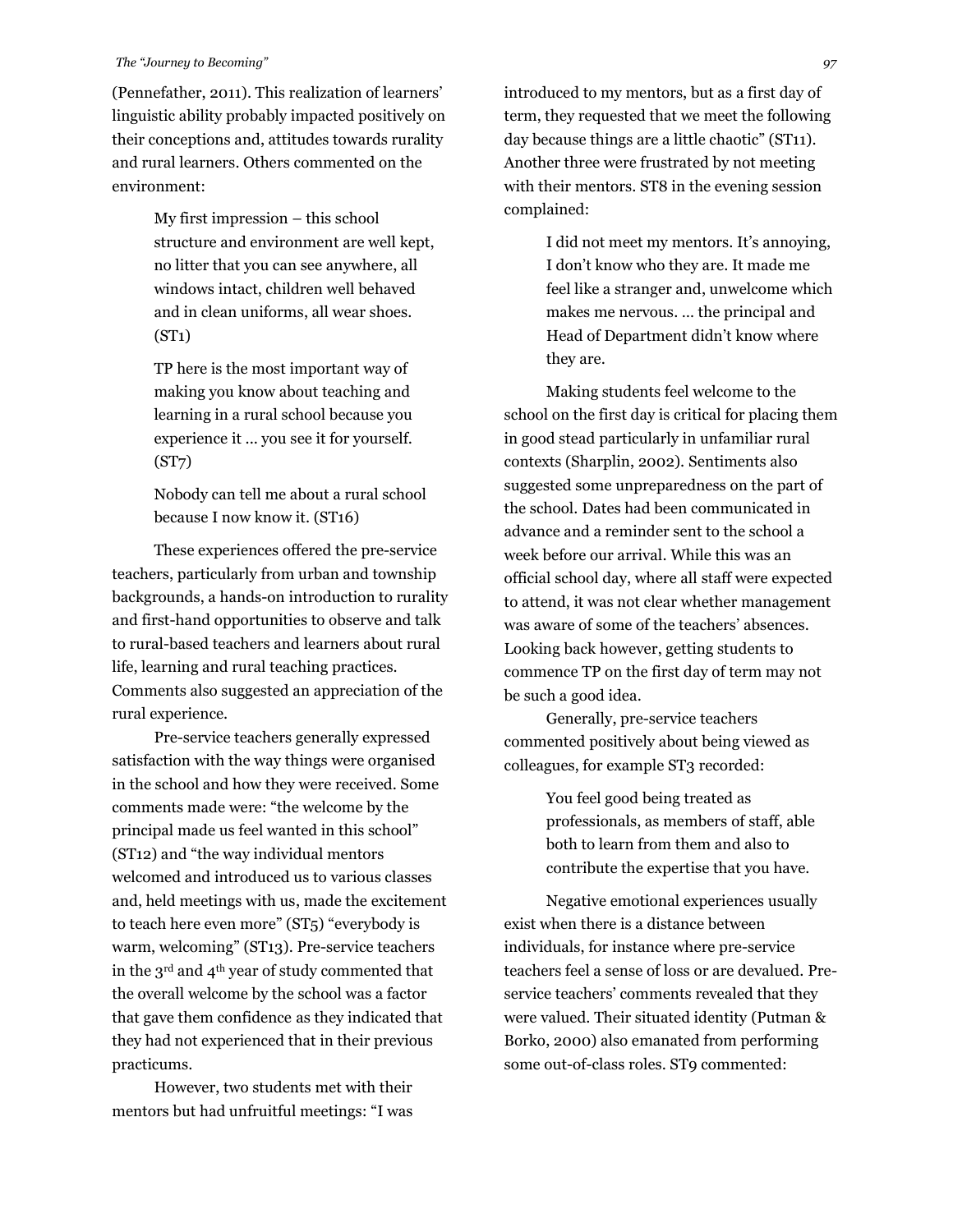Being assigned netball trainer to prepare the team for a big district competition was huge…. You learn to discipline learners outside class. In my previous TP no one ever talked to you or thought you were capable of doing anything.

#### ST 4 said:

I am proud of myself, being able to lead assembly with my lecturers and the whole school watching, taking charge, controlling everything, it was a good learning experience.

The ways in which pre-service teachers engaged in the many school activities often had a significant impact on both student teachers and school-based teacher educators. "Fitting in" was important as often both pre-service teachers and the school used professional placements as opportunity to assess "fitness" for purposes of future employment. Murphy and Angelski (1997) noted that the "ideal" rural teacher is certified to teach more than one subject or grade level, teaching students of diverse abilities and, supervising extra-curricular activities.

Students' experiences helped to dispel some of the myths and misconceptions about rural education and rural schools. One misconception is related to a deterioration of moral values, neglect for discipline and low motivation to learning in rural schools (Kiggundu, & Nayimuli, 2009). At the end of the preparatory workshop many students had expressed misapprehensions about poorly disciplined and hard to manage students, students who did not peak/understand English, who were unfriendly and difficult to control or motivate, an absence of a culture of teaching and learning, where anything goes, nobody really cared. These mistaken beliefs may have emanated from lack of knowledge/experience about rurality. From their interactions with learners and teachers and, through engagement in teaching and out-of-class activities, preservice teachers began to challenge those misconceptions. However, pre-service teachers acknowledged the value of preparation and commitment to teaching.

> The kids are disciplined and, eager to learn, some are really sharp. As a teacher you need to be well prepared for your class, once you are prepared you enjoy working with kids . . . this is a school in which I would gladly accept a position (ST7).

I was amazed at how respectful learners are towards new people, I felt very welcomed. (ST6)

A real eye opener to see how much learners appreciate education in rural areas. (ST9)

Another generally accepted notion that was challenged was that effective teaching could not take place in under-resourced schools. While they acknowledged that performance resources (which enhance/change how teachers can accomplish teaching tasks e.g., overhead projector) and pedagogical resources (which focus primarily on transforming the teacher's competencies e.g., reading materials) (Putnam & Borko, 2000) were vital for effective teaching and learning, they confirmed that underresourcing should not be an excuse for poor teaching. ST11 recorded:

> It's about creativity and innovativeness to teach effective. Yes the RTEP experience is opening us up to life and teaching in rural schools. I have seen that in rural areas resources are few …I now know how to improvise…I can teach effectively with minimum resources, all you need to do is think through your lesson, prepare and plan for it.

While some students experienced some challenging discipline related situations, they viewed them as learning opportunities: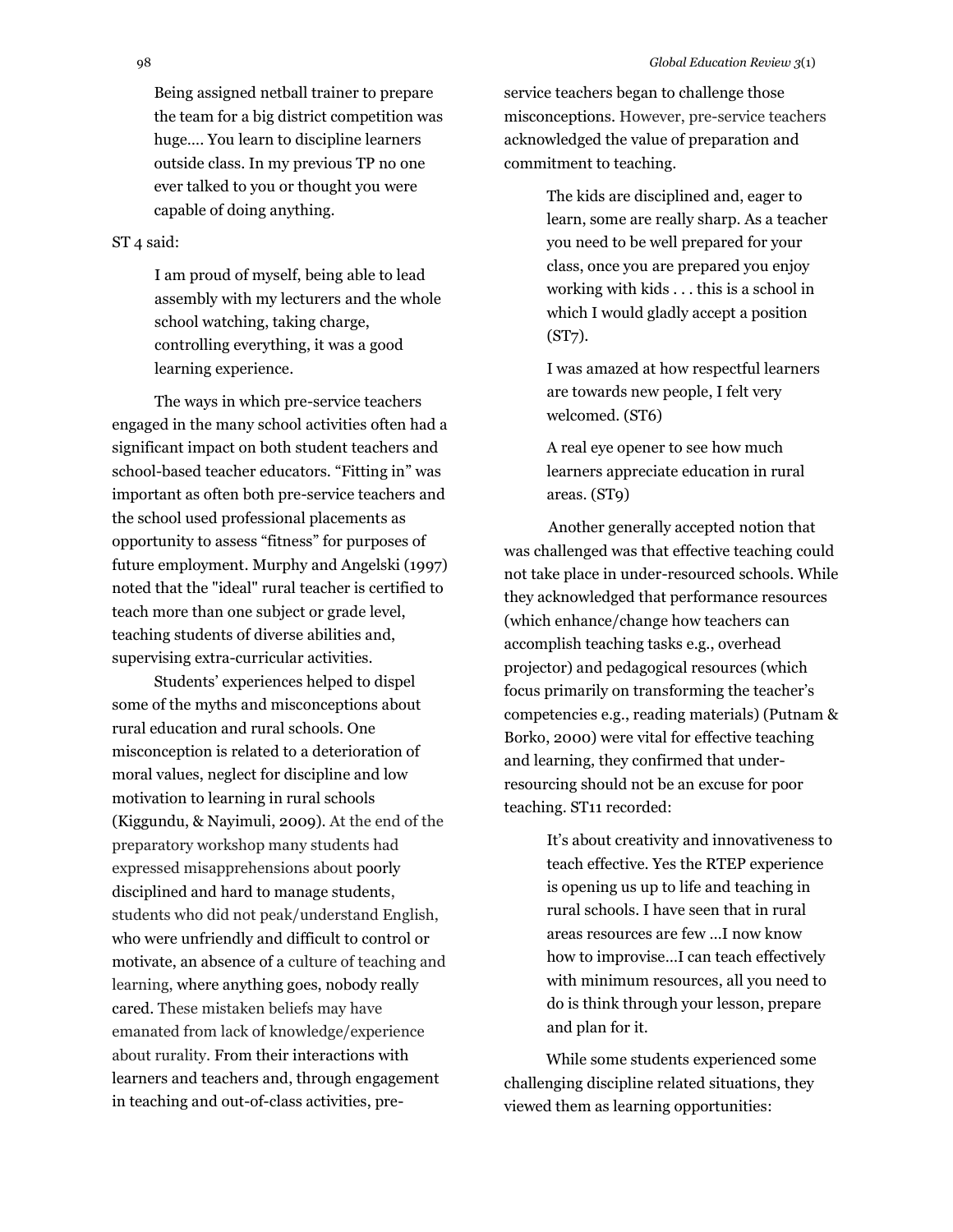There are a few kids driving me insane daily, but that's how a normal classroom is set up. This will help me in the future because experience is what you get when you don't get what you want, had these kids all been well behaved every time, I would not know techniques to discipline them. (ST5)

Ideally the teaching role requires willingness to give both personal skills and professional knowledge, and a person who can mediate possible issues of conflict, invoking strategic knowledge (Shulman, 1987) while remaining focused and maintaining a harmonious classroom environment. However, three second year students pointed out that four weeks was too short to understand complexities of rural settings. ST3 documented: "four weeks is too short, you can't be conclusive about rurality and its demands." Such sentiments may have been influenced by many factors, for example, this was their first teaching practice.

#### **Connecting With the Classroom**

The pre-service teachers were generally surprised by the effort teachers and learners put into their work, despite the limited resources. A number had assumed that learners were lazy and lacked motivation and, teachers were uncaring. These assumptions were challenged by an increasing understanding of the context and the barriers to learning faced by learners and teachers. Many indicated that interacting with rural teachers and learners, teaching and being in the classroom were valuable opportunities to experience and understand rurality, rural teaching and rural life. For example ST10 commented that:

> You learn a lot by doing the teaching, it's fantastic. The most exciting thing is actually being in a rural classroom, working like a teacher, feeling how rural teaching and life are like, being part of it,

teaching rural children, seeing the effort of teachers and learners in school work … really amazing. This was a good TP, a mind-blowing experience. I would jump at an opportunity to teach here if there is good accommodation.

The pre-service teachers also viewed classroom practice as exposing them to the teaching profession and the nuances of practicing in a rural school. Some described it as good preparation for the future as ST4 said:

> The classrooms are small with lots of learners. I am sitting with 71 in 8A. It's a challenge but I have to grab the bull by its horns and make it work, and I will@. In the future I'll be a teacher and this is what I am going to be faced with. So let me gain experience and perfect it.

#### **Connecting With Mentors**

Many (10) of the pre-service teachers commented that they had enjoyed support and collaboration with their mentors. They acknowledged the value of the mentors' professional knowledge and experience from the way they explained and justified to pre-service teachers how they organized and worked in their classrooms. A 3rd year student, ST16 recorded: "these experiences make you question and reflect on your thoughts and attitudes". The preservice teachers had expressed some anxieties about demanding expectations coming from mentors. These anxieties were challenged. Some of those who had good mentors considered themselves fortunate because of the amount of support they received. The way they described their mentors demonstrates the value that they attached to mentoring relationships.

> I was very, very lucky, I gained valuable information from my mentor that will not only benefit me now but throughout my teaching career, how to move learners from what they know to new stuff. I think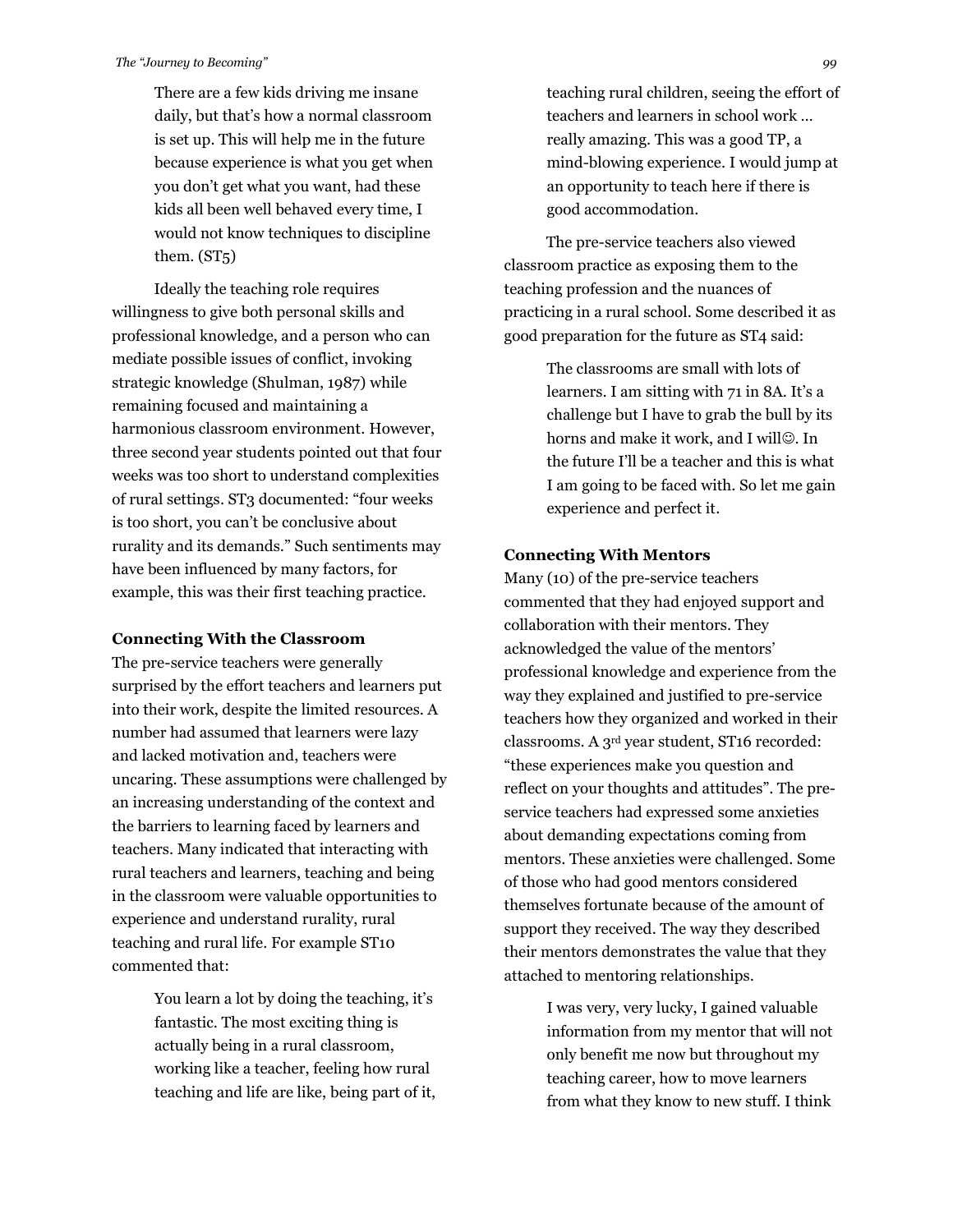TP also really depends on your mentor. (ST1)

The relationship I have with both my mentors is great, we learn from each other. They ask me to reflect on my lessons and their lessons. This experience has taught me that good mentoring really exists in these rural schools. (ST11)

We sit down before my lesson, I tell her what I am going to teach, my methods and everything. Then after I have taught she asks me to think about my lesson and say how I feel it went and then we reflect together and discuss. It's a good relation actually with both mentors. (ST3)

Evidence suggests the current conceptualization of mentoring built on collegiality in the relationship (Shank, 2005). Generally the prime aim in giving oral feedback is to get the student to actually identify their strengths and weaknesses, the things they were happy with and those they would do differently in the future. Thus, mentoring should help students not only to manage the learning, but also to explore, interpret and explain the how and why of what happened which then flows naturally into the next stage of the teaching cycle, (re)planning of the next lesson.

While the majority of students had beneficial mentoring experiences, five reported minimal learning from the process. Some mentors appeared to either have had a narrow view of "good" mentoring practice, or they lacked effective mentoring skills and an understanding of student teachers' professional learning needs as they did not offer useful guidance.

> She was motherly if you know what I mean, very supportive, but she did not give me any developmental feedback about any of my teaching she would just say you are doing great. (ST14)

Evidence suggested that these mentors appeared to believe that their role was essentially to provide emotional support. Often, it was difficult to draw a line between being motherly and being a mentor who promotes mentee's development into the teacher they want to be. Other mentors did not allow their mentees enough time to observe them teaching:

> My mentor is not giving me enough time to observe. He should allow me to observe to see how things are done, not just make me teach, telling me what to teach and how to teach, his own approaches. (ST9)

Often students wanted mentors to act as role models, effective practitioners who they could look up to and emulate. Observation offered student teachers a great deal of learning and, a quick means to acquaint themselves with the teaching and then to know how to tackle it continuously. The mentors' expert knowledge and personal experience provided them with ingredients for their own practice. Evidence further implied that some mentors still practiced the craft apprenticeship approach of TP which required student teachers to do exactly as they were told by their mentors and what they see their mentors do. Mentors should not "impose," nor should they dictate the content of students' classroom activities or the teaching methods (Maynard, 2000). There were some mentors who were reluctant to hand their classes over to student teachers. ST6 reflected:

> My mentor doesn't want to give me more opportunities to teach alone, he does not seem to trust my ability, rather he just wants to teach with me, I really enjoyed it today on my own and I feel that the learners also had some fun.

It was common for mentors to be concerned about how their learners were taught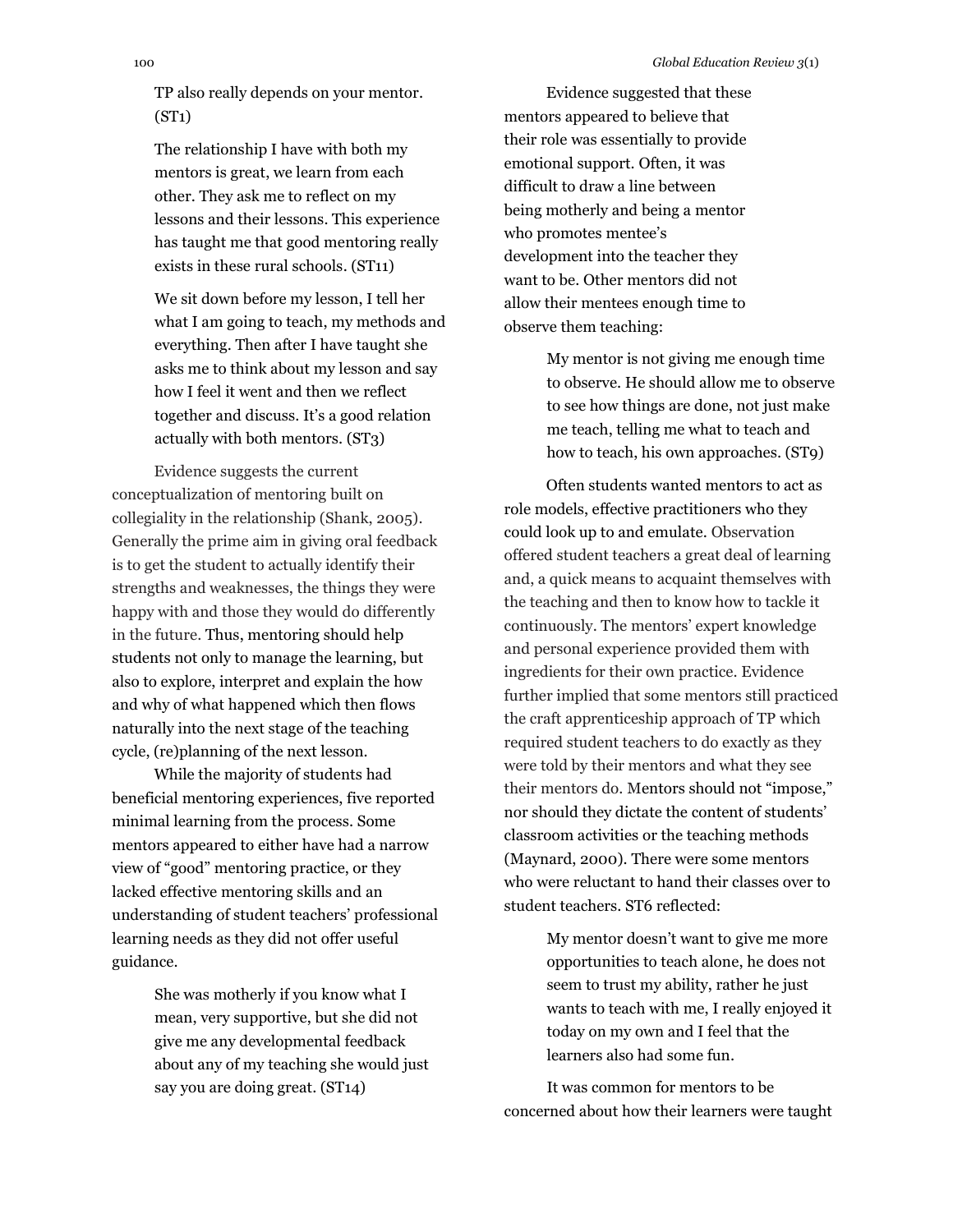as the above comment reflects. Rather than regarding pre-service teachers as knowledgeable colleagues, they viewed them as intruders who did not possess much teaching knowledge.

#### **Connecting With Peers and Viewing Self**

TP experiences that included peer collaborative reflection and mentoring provided opportunities for pre-service teachers to engage in integrated, structured interactions in which they could discuss the challenges posed by the diverse contextual conditions in their classrooms. Students saw collaborative reflection meetings as vital for helping them reflect and reflex on their teaching and, the rural context as whole. ST16 recorded:

> They help me deal with situations that I face during the day in the classroom. I suggest solutions to problems but they confirm them before I go to class.

Seemingly, collaborative conversations promoted a shift from individualistic to collaborative thinking and behaviour as students appeared to look up to peers to confirm their proposals and tentative solutions to problems. This participation also seemed to help in reimagining the "self," seeing themselves in the bigger picture and, what that meant to them personally and professionally. ST4 wrote:

> I now believe in my teaching ability. My peers encouraged me with ideas and comments. This made me confident. I can now talk comfortably in the group and say my mind. I have never felt like a teacher before, I realize this is where I should be. To me teaching is where I have been called, a life career … I do not mind where I am posted next year, even in a rural school.

Practicum generally provided authentic contexts where students experienced realities of teaching and confirmed whether or not they made the right career decision. Others saw

participation in the cohort as good preparation for classroom challenges in the future, as ST11 commented:

> Peers will ask you to think harder on your stuff. You have to say what you should have done differently before they give suggestions. This makes you learn. If they just give you answers you don't learn, you won't think. … makes you develop confidence to think and tackle your problems … that's what a teacher should do, when we go out there you cannot be running to a colleague's class every time you have a situation and in rural schools sometimes you are alone in the specialization.

These pre-service teachers saw collaboration as having enhanced their selfconfidence through encouragement and teaching ideas. It apparently improved their personal dispositions as teachers, including selfawareness and empathy with different viewpoints. They became able to bring out the best in themselves through engagement in genuine dialogue (Mukeredzi & Mandrona, 2013). Genuine dialogue requires ability to listen empathetically, look for common ground, probe ideas compassionately, opening up to new ideas, identifying challenges and acting as a critical friends irrespective of gender, race, cultural background or social class of participants. This makes equity a key feature (Prince et al., 2010) as discussions occur irrespective of these human elements.

## **Discussion**

Data revealed that pre-service teachers' experiences and conceptions revolved around their connections with the rural context, learners, mentors and, peers.

Before commencing the practicum, many pre-service teachers' had vague and somewhat negative views, understandings and expectations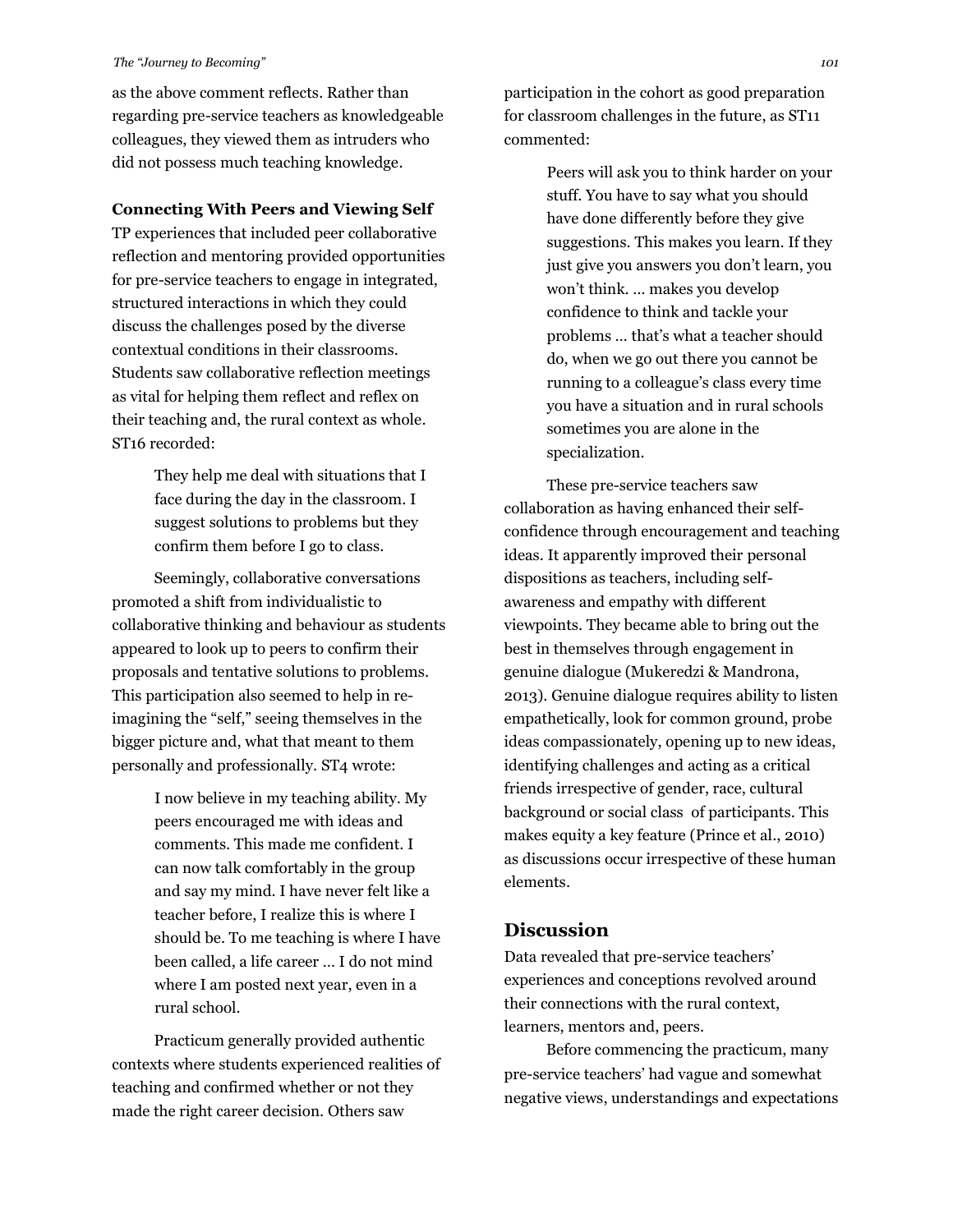of what teaching, working and living in a rural school was like as many had no prior experience. Most of their concerns were wiped out after experiencing the rurality. The pre-service teachers (8) who had anticipated linguistic problems with learners had anxieties dispelled because learners understood and spoke English. Sherwood (2000) lamented that many stereotypes about what rurality and rural education entails still exist, with expressions related to the unsophisticated, inferior intellectual capacity and backward nature of rural learners and their lack of knowledge regarding technological gadgets. Such stereotypes associate rurality and rural learners with educational and social deficit, deficiency and needs (Moletsane, 2012; Pennefather, 2011). Participants were also pleasantly surprised by the clean and well maintained school environment, the teaching/learning culture and the way they were welcomed into the school, contrary to prior misconceptions related to moral values, discipline and motivation to teaching/learning in rural schools that they had. Such myths and misconceptions were dispelled after interactions with learners and teachers, and engaging in both teaching and out-of-class activities. Adie and Barton (2012) contended that teacher education and first years of teaching are a critical time for disrupting entrenched assumptions of rurality.

All student teachers testified that they enjoyed and gained valuable learning experiences from classroom teaching. This kind of hands-on learning is what McLaughlin (1997) cited by Mukeredzi & Mandrona (2013) described as teaching/learning for understanding, which is an effective way to learn how to teach particular learners in particular contexts. It may also be that the allencompassing context created by the school setting and the support the RTEP team offered promoted the pre-service teachers' confidence to enjoy their classroom practice and rurality. Many of the pre-service teachers commended teachers and learners for the effort they put into their work, despite under-resourcing, dispelling misconceptions about laziness and lack of motivation in rural teachers and learners (Kiggundu, & Nayimuli, 2009). They also gained better understanding of resource complexities in rural contexts but argued that under-resourcing should not be an excuse for poor teaching (Islam, 2012).

Mentoring can be an effective catalyst that enhances learning through reflection as student teachers learn about the "self" in context. Many pre-service teachers praised their mentors for providing curriculum guidance, observing lessons and offering constructive critique and feedback about teaching methods, and enhancing their reflection, contrary to their prior anxieties and apprehensions about demanding mentor expectations. However, mentoring should not only help student teachers to analyze and reflect systematically, after the lesson, but also during the teaching itself (reflection-in-practice, close to the action) (du Plessis, 2013). The pre-service teachers who experienced ineffective mentoring had expected their mentors to be critical, giving them specific guidance regarding what they needed to do to improve their teaching in addition to offering them emotional support. While they appreciated the sentiment and the support, offering students emotional support alone is often a source of frustration as what students need is constructive criticism and development of own teacher identity (Hyland & Lo, 2006). Students often expect mentors to recognize that they are individuals who need their own teacher identity and own teaching style. A few students (two) experienced problems of finding "themself" as a teacher as their mentors bombarded them with their own ideas. Such mentoring approaches often leave students quite overwhelmed by the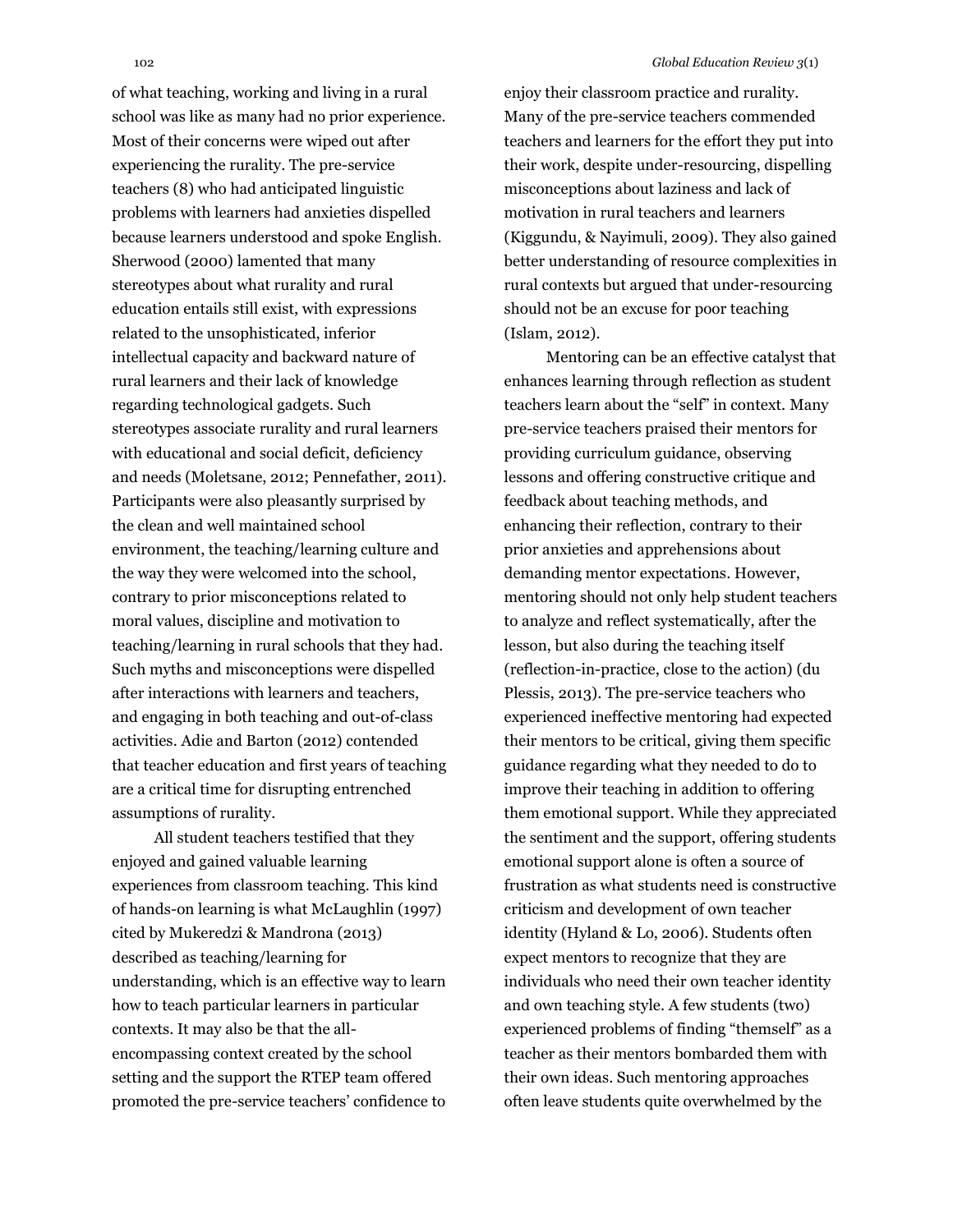suggestions wondering whether they should do that or go ahead with their own ideas. As the university would require mentor assessment reports, this meant that it was only at the end of their placement that mentors would articulate any concerns about their practice.

Some ineffectiveness in mentoring may result from ignorance and lack of clear understanding of the concept of mentoring, being unaware of the mentoring roles, and lack of coherence between school sites and the university (Nyaumwe & Mtetwa, 2011). Such factors influence some mentors' approaches to developing professional skills like reflection on student teachers' teaching because, generally, they are not trained or supplied with a blue print on how to conduct their mentoring duties (Gershenfeld, 2014, Maynard, 2000). Some mentor teachers may merely be experienced classroom teachers without a capacity for training others. Mentoring is not necessarily a natural activity, but rather requires making components of the teaching processes visible, and breaking down the complex teaching approaches into step-by-step instruction for preservice teachers (Mukeredzi, & Mandrona, 2013). Again, rural school teachers often do not participate in many staff development programmes, nor have access to a variety of professional development activities like their urban counterparts (Islam, 2011). These mentors were exposed to a once-off university mentor training workshop. It seems this one-day workshop was inadequate to equip them with the appropriate skills.

TP is widely recognised as potentially stressful, more so in rural contexts where other challenges are already at play. The underpinning rationale for collaborative reflections methodology was to provide students an extra layer of support through regular discussion and reflection on their practice and experiences. Prince et al. (2010) concluded that an important

characteristic of professional learning for teachers is that it must be collaborative, ongoing and deeply embedded in practice. Engaging preservice teachers in collaborative critical reflection can heighten the problematic nature of teaching practice making it more observable to them (Olsher & Kantor, 2012). Generally, students saw this as vital for developing confidence and celebrating success (Prince et al., 2010). Student teachers encounter numerous classroom challenges, it therefore becomes necessary to be able to recognise when things go well. Confidence is a multidimensional concept related to self-esteem, self-efficacy and, optimism which promotes self-belief in positive achievements, persistence and, self-awareness (Prince et al., 2010). It thus, enhances the ability to make judgements on how well, or whether, we can do something which is an important factor in the classroom as it affects pupils' reactions to instructions and communications.

## **Conclusion and Implications**

This paper explored pre-service teacher experiences and understandings generated within the context of a rural school-university partnership model attempting to address teacher preparation for rurality. While it may be improbable that a deep sense of rurality developed in a four-week practicum, data seems to suggest that these pre-service teachers developed an understanding of rurality which dispelled some of their myths and misconceptions seemingly broadening their career prospects in these settings, which may ultimately promote interest in rural school teaching. When rural TP is purposefully organized to provide pre-service teachers opportunities to experience and develop their own symbolized stories, then space is created to reconsider and disrupt previously held myths and misconceptions of rural living and teaching. Adie and Barton (2012) suggest that such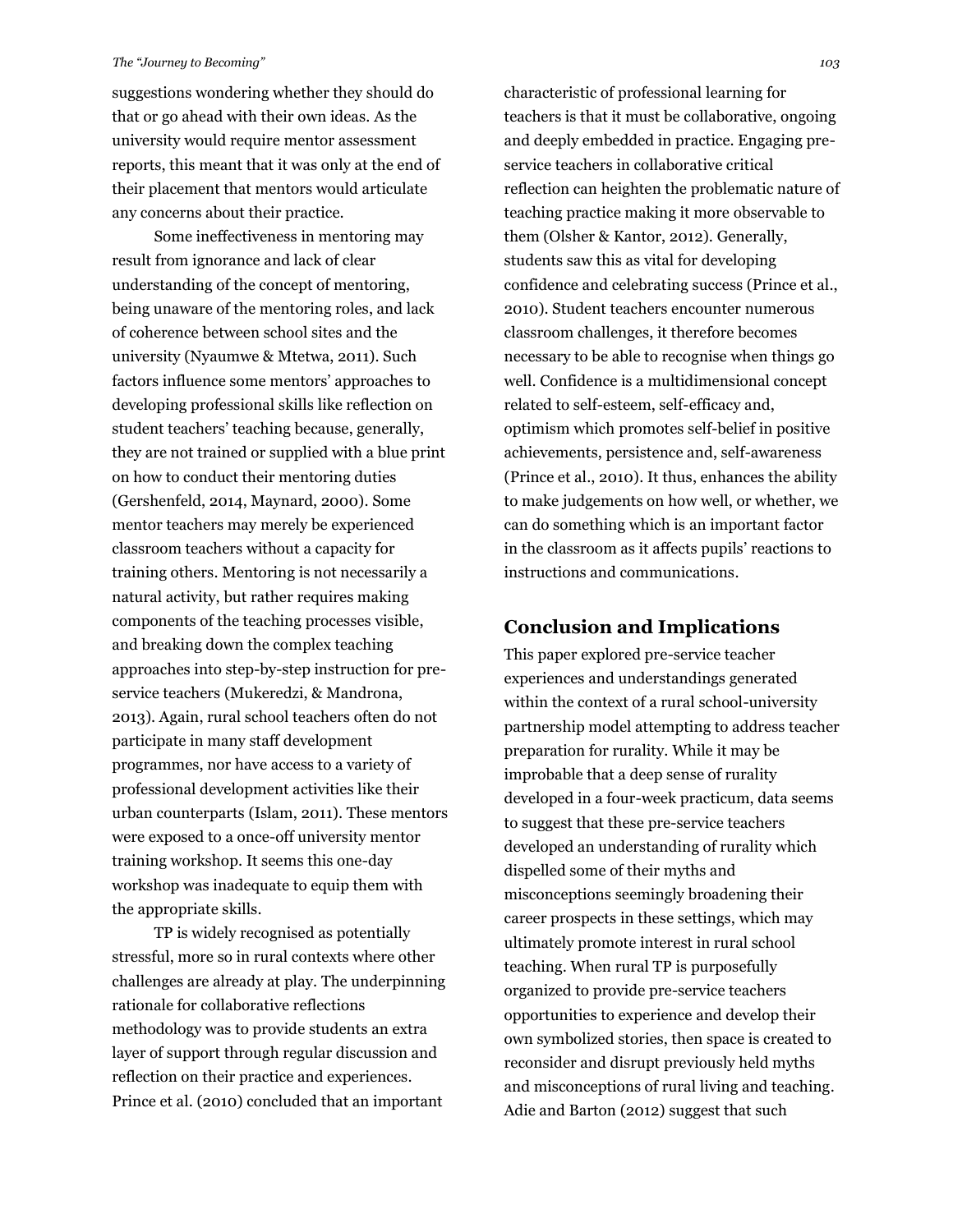experiences may prompt the process of "ruralization of the mind". Pre-service teachers need to be immersed in rural contexts, with opportunities to reflect on their experiences to prompt imaginations of new possibilities for themselves and new possibilities for linking curriculum to local contexts wherever they may teach. However, such experiences may remain artificial unless students are purposefully involved in reflecting and adding to experiences and understandings by engaging with theory and hearing diverse experiences from other contexts.

Islam et al. (2011) and Islam (2010) argued for teacher education focused on preparing pre-service teachers for understanding rurality and on ways of delivering quality education in rural communities. Given the diversity in the South African schooling context, it becomes imperative that teacher preparation focuses on quality education delivery for diverse contexts. Consequently, the onus is on education faculties to prepare willing and able teachers for rural schools. This small research based on a highly structured model has strong theoretical underpinnings for designing rural teacher preparation. It appears pragmatically unsustainable for replication to scale given the resources involved. Consideration of a TP model that places groups of students in rural schools, with structures for collaboration and reflection could be a feasible starting point.

#### **Limitations**

While I acknowledge that communal living arrangements with and continued presence of peers and teacher educators provided space for learning, this may have limited the students' experiences. Again, the presence of teacher educators and peers during collaborative reflections and the sharing of journal entries with teacher educators may have influenced the kinds of experiences reflected upon.

Notwithstanding, students often intimately expressed analytical and fundamental experiences, the journal records and collaborative reflection reports, were mediated and mandatory objects. Thus, they may not be a true reflection of students' experiences as these activities were RTEP design requirements. Further, getting students to articulate and reflect on their classroom experiences might be seen as a way of getting them to align with the RTEP requirements and such processes often create some form of "contrived collegiality" (Hughes, 2012) to submit to the normative expectations of classroom reflection and/or project participation requirements. However, the immersive analytical strategy that I employed to understand students' journal accounts and, the synthesis of the implicit tensions within a TP environment, augmented the analysis and enhanced rigour.

## **Acknowledgements**

I am grateful to the RTEP leaders for enabling me this invaluable opportunity in particular, I am very thankful to Professor Relebohile Moletsane the JL Dube Chair for Rural Education and my Post Doc mentor for her unfailing support and encouragement throughout my research activities.

#### **References**

- Adie, L., & Barton, G. (2012). Urban pre-service teachers' conceptions of teaching in rural communities. *Australian Journal of Teacher Education, 37*(6), 111- 123. Retrieved from <http://dx.doi.org/10.14221/ajte.2012v37n6.7>
- Arnold, M. L., Newman, J. H., Gaddy, B. B., & Dean, C. B. (2005). A look at the condition of rural education research: Setting a difference for future research. *Journal of Research in Rural Education*, *20*(6). Retrieved from http//jrre.psu.edu/articles/20-6.pdf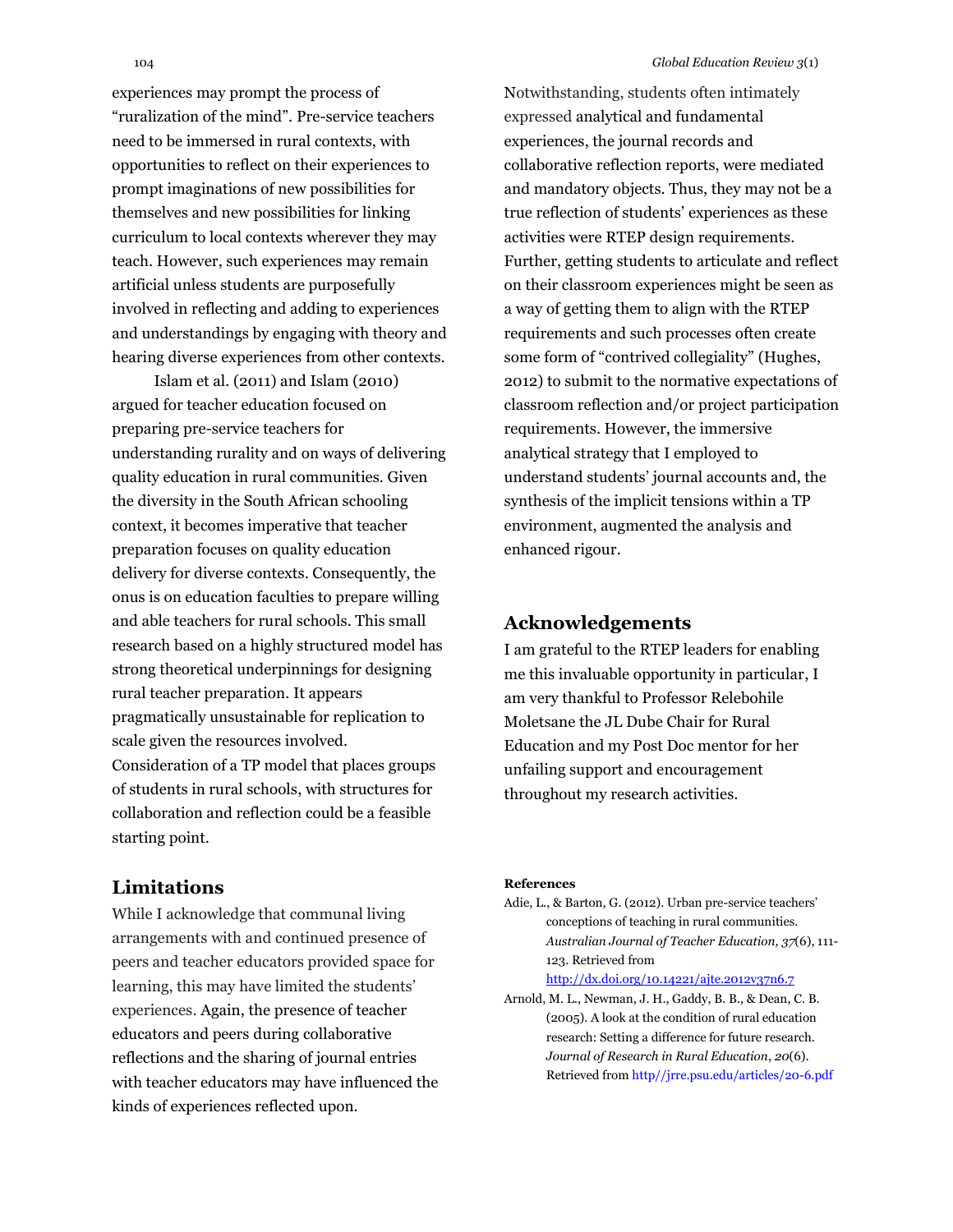- Balfour, R., Mitchell, C., & Moletsane, R. (2008). Troubling ontexts: Toward a generative theory of rurality as education research. *Journal of Rural and Community Development*, 3(3), 100–111.
- Balfour, R., Mitchell, R. and Moletsane, R. (2011). Understanding Rurality in the Troubling Context: Prospects and Challenges. In: F Islam, C Mitchell, N de Lange, R Balfour, M Combrinck (Eds.): *School-University Partnerships for Educational Change in Rural South Africa: Particular Challenges and Practical Cases* (pp. 23-39). Lewiston: The Edwin Mellen Press.
- Balfour, R. (2012). Rurality research and rural education: Exploratory and explanatory power. *Perspectives in Education*, 30(10), 9–18.
- Chikoko, V. (2011). The challenge of teaching in under resourced school: A reflection on pre-service teacher's journals. In: F Islam, C Mitchell, N de Lange, R Balfour, M Combrinck (Eds.): *School-University Partnerships for Educational Change in Rural South Africa: Particular Challenges and Practical Cases (*pp. 84-100). Lewiston: The Edwin Mellen Press.
- du Plessis, E. (2013). Mentorship challenges in the teaching practice of distance learning students. *The Independent Journal of Teaching and Learning,* 8, 29-43.
- Eppley, K. (2009). Rural schools and the highly qualified teacher provision of No Child Left Behind: A critical policy analysis. *Journal of Research in Rural Education,* 24(4), 1- 11.
- Feiman-Nemser, S., & Buchmann, M. (1989). Describing teacher education: A framework and
- illustrative findings from a longitudinal study of six students. *Elementary School Journal*, *89*, 365-377.
- Gardiner, M., (2008). *Issues in Education Policy.* A Report on Education in Rural Areas. Centre for Education Policy Development, Pretoria.
- Gershenfeld, S. **(**2014). A Review of Undergraduate Mentoring Programs. *Review of Educational Research September, 84(3), 365–391.DOI: 10.3102/0034654313520512*
- Green, B. (Ed.). (2009). *Spaces and Places:* the NSW Rural [Teacher] Education Project, Centre for Information Studies, Wagga Wagga, NSW: Charles Sturt University.
- Halsey, R. J. (2005). *Pre-service country teaching in Australia: What's happening – what needs to happen?* A report on the size, scope and issues of pre-service country teaching placement programs in teacher education in Australia. Retrieved from [www.refa.edu.au.](http://www.refa.edu.au/)
- Haugalokken, O. K., & Ramberg, P. (2007). Autonomy or control: discussion of a central dilemma in

developing a realistic teacher education. *Norway Journal of Education in Teaching,* 33(1), 55–69.

- Hlalele, D. (2012). Social justice and rural education in South Africa. *Perspectives in Education,* 30: 111-118.
- Hugo, W., Jack, M., Wedekind, V., & Wilson, D. (2010). *The State of Education in Kwazulu-Natal: A Report to the Provincial Treasury.* KZN Provincial Treasury, Pietermaritzburg.
- Hughes, J. (2013). Cameos, supporting roles and stars: citation and reflection in the context of initial teacher education. *Educational Research*, 55(1), 16–30.
- Hyland, F., & Lo, M. M. (2006): Examining interaction in the teaching practicum: issues of language, power and control. *Mentoring & Tutoring: Partnership in Learning*, 14(2), 163-186.
- Islam, F., (2010). *New teachers for new times: a participatory evaluation of a school- university partnership to improve novice teacher education in rural South Africa in the age of AIDS.* Ph.D. Thesis. McGill University, Montreal (Unpublished).
- Islam, F. (2011). School–University partnerships in preparing new teachers: Possibilities and limitations. In F. Islam, C. Mitchell, N. de Lange, R. Balfour, & M. Combrinck (Eds.), *School–university partnerships for educational change in rural South Africa* (pp. 41–58). NewYork, NY: Edwin & Mellen.
- Islam, F. (2012). Understanding pre-service teacher education discourses in Communities of Practice: A reflection from an intervention in rural South Africa. *Perspectives in Education,* 30(1), 19-29.
- Johnson, J., Strange, M., 2009. *Why Rural Matters 2009: State and Regional Challenges and Opportunities.* Retrieved from http://files.eric.ed.gov/fulltext/ ED516650.pdf.
- Kiggundu, E., & Nayimuli, S. (2009). Teaching practice: A make or break phase for student teachers. *South African Journal of Education*, 29, 345–358.
- Kline, J., White, S., & Lock, G. (2013). The rural practicum: Preparing a quality teacher workforce for rural and regional Australia. *Journal of Research in Rural Education*, *28*(3), 1-13. Retrieved from http://jrre.psu.edu/articles/28-3.pdf
- Lietz, C. A., & Zayas, L.E. (2010). Evaluating Qualitative Research for Social Work Practitioners. *Advances in Social Work,* 11( 2), 188-202.
- Lingam, G. I. (2012). Preparing teachers for rural schools: An empirical evidence from a Fiji Case. *Greener Journal of Educational Research*, 2(2), 001-012. www.gjournals.org
- Lock, G. (2008). Preparing Teachers for Rural Appointments: Lessons from Australia. *The Rural Educator,* 24-30.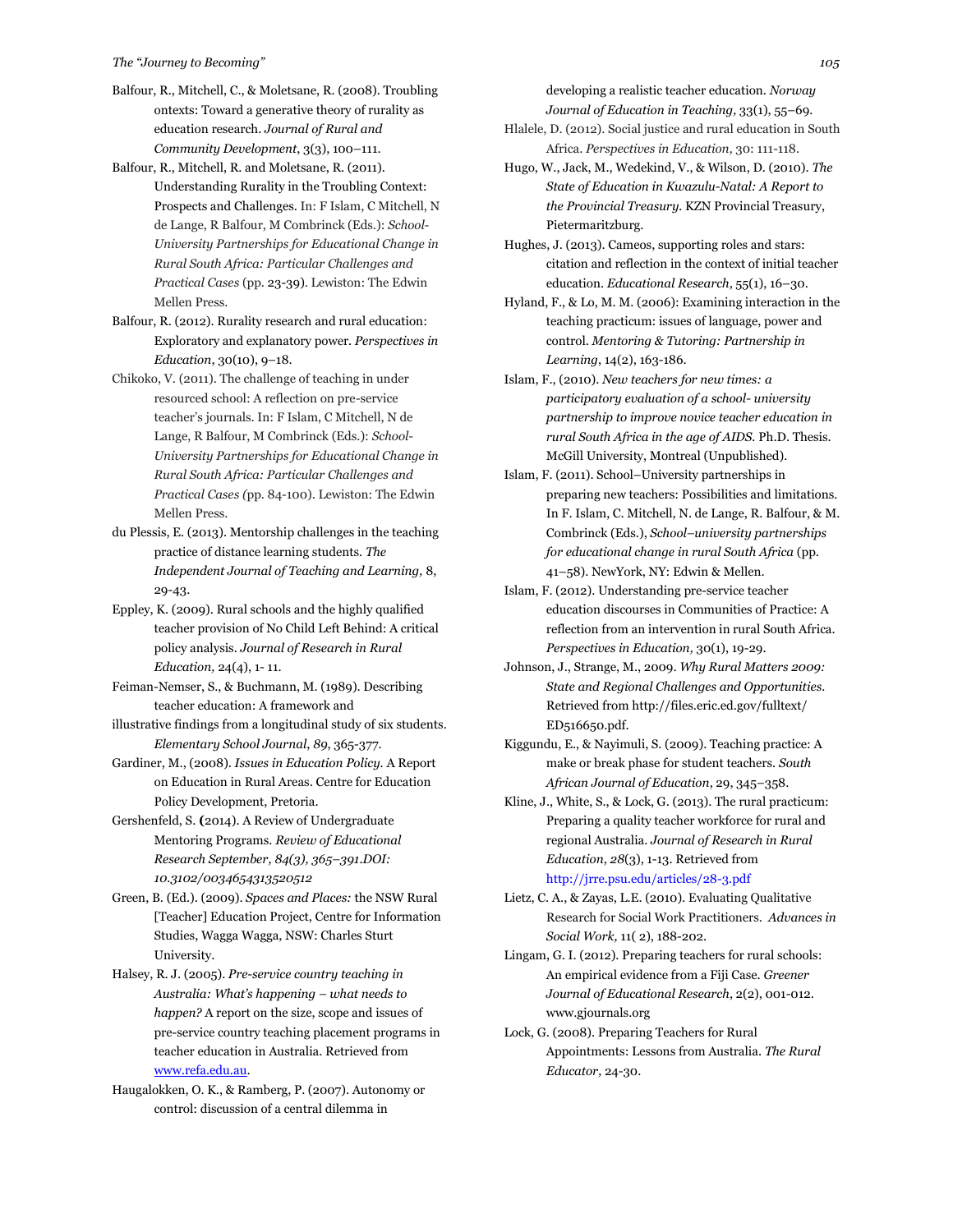- Lowe, J. M. (2006). Rural education: Attracting and retaining teachers in small schools. *The Rural Educator*, *27*(2), 28-32. Retrieved from http://www.ruraleducator.net/ archive/27-2/27-2\_Lowe.pdf
- Mauthner, N.S., & Doucet, A. (2003). Reflexive accounts and accounts of reflexivity in qualitative data analysis. *Sociology,* 37, 413–431 Retrieved from http://dx.doi.org/10.1177/ 00380385030373002.
- Maynard, T. (2000)*.* Learning to Teach or Learning to Manage Mentors? Experiences of school-based teacher training. *Mentoring and Tutoring, 8(1),* 17-30.
- Miller, L. C. (2012). *Understanding rural teacher recruitment and the role of community amenities* (CEPWC Working Paper No. 1)*.* Retrieved from http://curry.virginia.edu/resource-library/ MillerRuralTeacherRetention.
- Mitchell, C., de Lange, N., Balfour, R., & Islam, F. (2011). Transforming teacher education? A rural teacher education project experience. In F. Islam, C. Mitchell, N. de Lange, R. Balfour, & M. Combrinck (Eds.), *School–university partnerships for educational change in rural South Africa* (pp. 59–82). New York, NY: Edwin & Mellen.
- Moletsane, R. (2012). Repositioning educational research on rurality and rural education in South Africa: beyond deficit paradigms. *Perspectives in Education*, 30(1),  $1 - 8$ .
- Monk, D. H. (2007). Recruiting and retaining high-quality teachers in rural areas. *The Future of Children*, *17*(1), 155-174. doi:10.1353/foc.2007.0009 Retrieved from <http://muse.jhu.edu/journals/foc/summary/> v017/17.1monk.html
- Mukeredzi, T.G., & Mandrona, A.R. (2013). The journey to becoming professionals: Student teachers' experiences of teaching practice in a rural South African context. *International Journal of Educational Research*, 62, 141–151.
- Mukeredzi, T. G. (2013). Professional development through teacher roles: Conceptions of professionally unqualified teachers in rural South Africa and Zimbabwe. *Journal of Research in Rural Education*, *28*(11), 1-16. Retrieved from http://jrre.psu.edu/articles/28-11.pdf
- Multi-Site Teacher Education Research Project. (2003). *Researching Teacher Education: New Perspectives on Practice, Performance and Policy.* Department for International Relations, London.
- Murphy, P. J., & Angelski, K. (1997). Rural teacher mobility: A report from British

Columbia. *Rural Educator*, 18(2), 5-11.

Myende, P., & Chikoko, V. (2014). School-University Partnership in a South African Rural Context: Possibilities for an Asset-based Approach. *Journal of Human Ecology*, 46(3), 249-259.

- Nyaumwe, L. J., & Mtetwa, D. K. (2011). Developing a cognitive theory from student teachers' post-lesson reflective dialogues on secondary school mathematics. *South African Journal of Education,*  31, 145-159.
- Olsher, G., & Kantor, I. (2012). Asking questions as key strategy for guiding a novice teacher: A self-study. *Studying Teacher Education*, 8(2), 157-168.
- Pennefather, J. (2011). Landscape shapes mindscape: Partnerships as agency in a community of learning. In F. Islam, C. Mitchell, N. de Lange, R. Balfour, & M. Combrinck (Eds.), *School–university partnerships for educational change in rural South Africa* (pp. 211–230). New York, England: Edwin & Mellen.
- Plunkett, M., & Dyson, M. (2011). Becoming a teacher and staying one: Examining the complex ecologies associated with educating and retaining new teachers in rural Australia. *Australian Journal of Teacher Education*, 36, 32–47.
- Putnam, R., & Borko, H. (2000). What do new views of knowledge and thinking have to say about research on teacher learning? *Educational Researcher*, 29(1), 4-15.
- Prince, T., Snowden, E., & Mathews, B. (2010). Utilising peer coaching as a tool to improve student teacher confidence and support the development of classroom practice. *Literacy Information in Computer Education Journal,* (1), 45–51.
- Wedekind, V. (2005). *Report for UNESCO on Conditions Affecting Rural Teachers in South Africa.* University of KwaZulu-Natal, Pietermaritzburg.
- White, S. (2006). Preparing pre-service teachers for rural teaching: A new approach. *International Journal of Practical Experiences in Professional Education* , 9(1), 14-19.
- World Bank. (2013). *Urban population* (% of total). Retrieved from http://data. worldbank.org/indicator/SP.URB.TOTL.IN.ZS.
- Rural Teacher Education Project. (2012). *Recruitment Brochure*. University of KwaZulu-Natal.
- Samuel, M. (1998). Changing lives in changing times: preservice teacher education in post-apartheid South Africa. *TESOL Q.* 32(3), 576–584.
- Sharplin, E.D. (2009). Getting Them Out There: A Rural Education Field Trip. *International Symposium for Innovation in Rural Education, Improving Equity in Rural Education. Armidale,* NSW.
- Shank, M. (2005). Mentoring among high school teachers: A dynamic and reciprocal group process. *Mentoring and tutoring*, 13(1), 73-82.